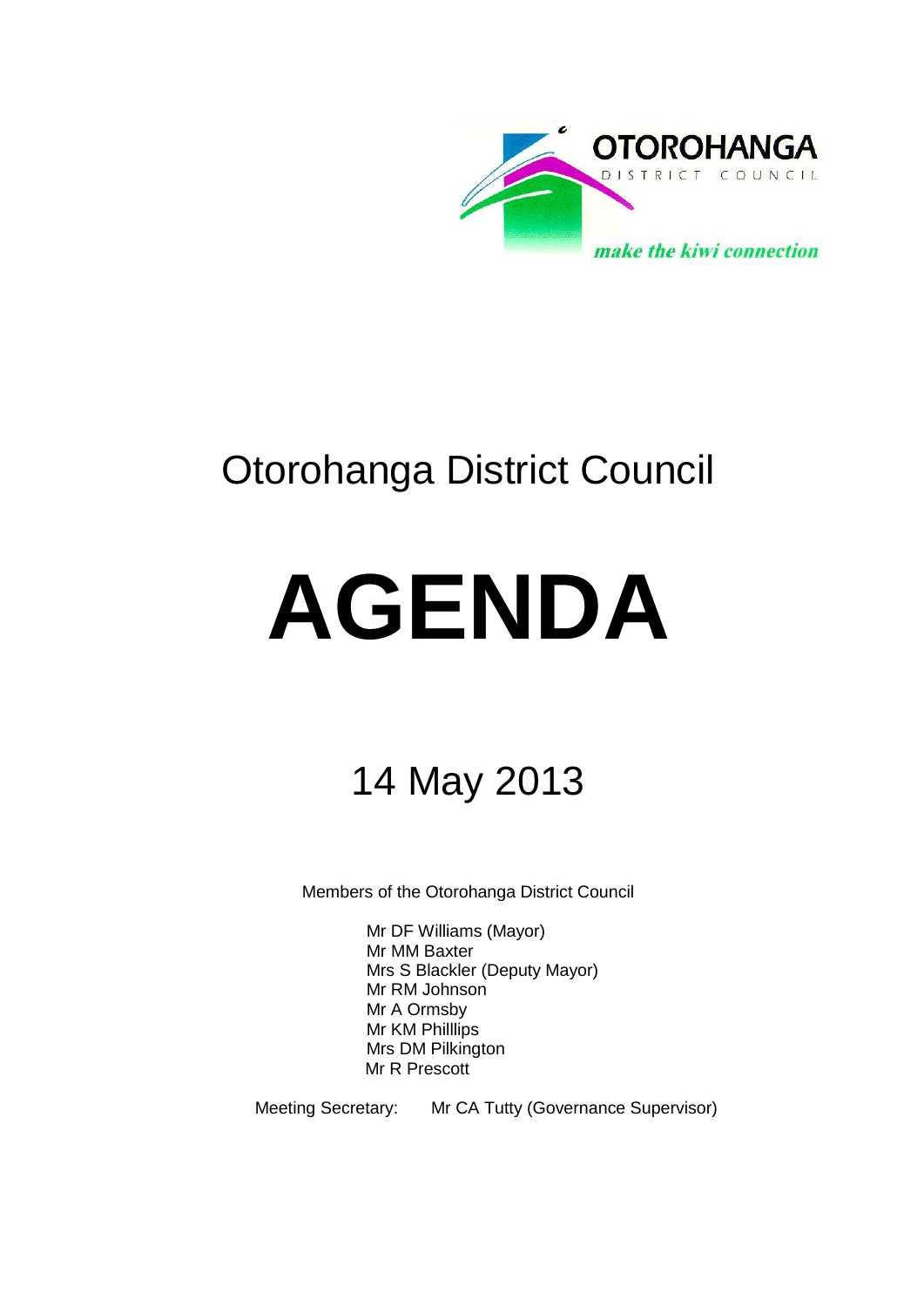# **OTOROHANGA DISTRICT COUNCIL**

14 May 2013

Notice is hereby given that an ordinary meeting of the Otorohanga District Council will be held in the Council Chambers, Maniapoto St, Otorohanga on Tuesday 14 May 2013 commencing at 10.00am.

8 May 2013

# **DC Clibbery CHIEF EXECUTIVE**

# **AGENDA**

# **ORDER OF BUSINESS:**

| <b>ITEM</b>           | <b>PRECIS</b>                                                                      | <b>PAGE</b> |
|-----------------------|------------------------------------------------------------------------------------|-------------|
| <b>PRESENT</b>        |                                                                                    | 1           |
| IN ATTENDANCE         |                                                                                    | 1           |
| <b>APOLOGIES</b>      |                                                                                    | 1           |
| <b>OPENING PRAYER</b> |                                                                                    | 1           |
|                       | <b>ITEMS TO BE CONSIDERED IN GENERAL BUSINESS</b>                                  | 1           |
|                       | CONFIRMATION OF MINUTES - 23 APRIL 2013                                            | 1           |
| Item $346$            | DISTRICT LIBRARIANS QUARTERLY REPORT FOR JANUARY TO<br><b>MARCH 2013</b>           | 1           |
| Item $347$            | ANIMAL CONTROL OFFICERS REPORT FOR JANUARY TO MARCH<br>2013                        | 4           |
| Item $348$            | ROUTINE ENGINEERING REPORT                                                         | 5           |
| Item $349$            | DRAFT MANAGEMENT ACCOUNTS TO 31 MARCH 2013                                         | 10          |
| Item $350$            | AROHENA, RANGINUI, TIHIROA & WAIPA RURAL WATER SUPPLY<br><b>COMMITTEE MEETINGS</b> | 11          |
| Item 351              | ROAD LEGALISATION PART PEKANUI ROAD SO 451501                                      | 24          |
| Item $352$            | ODC MATTERS REFERRED FROM 23 APRIL 2013                                            | 30          |
| <b>GENERAL</b>        |                                                                                    | 30          |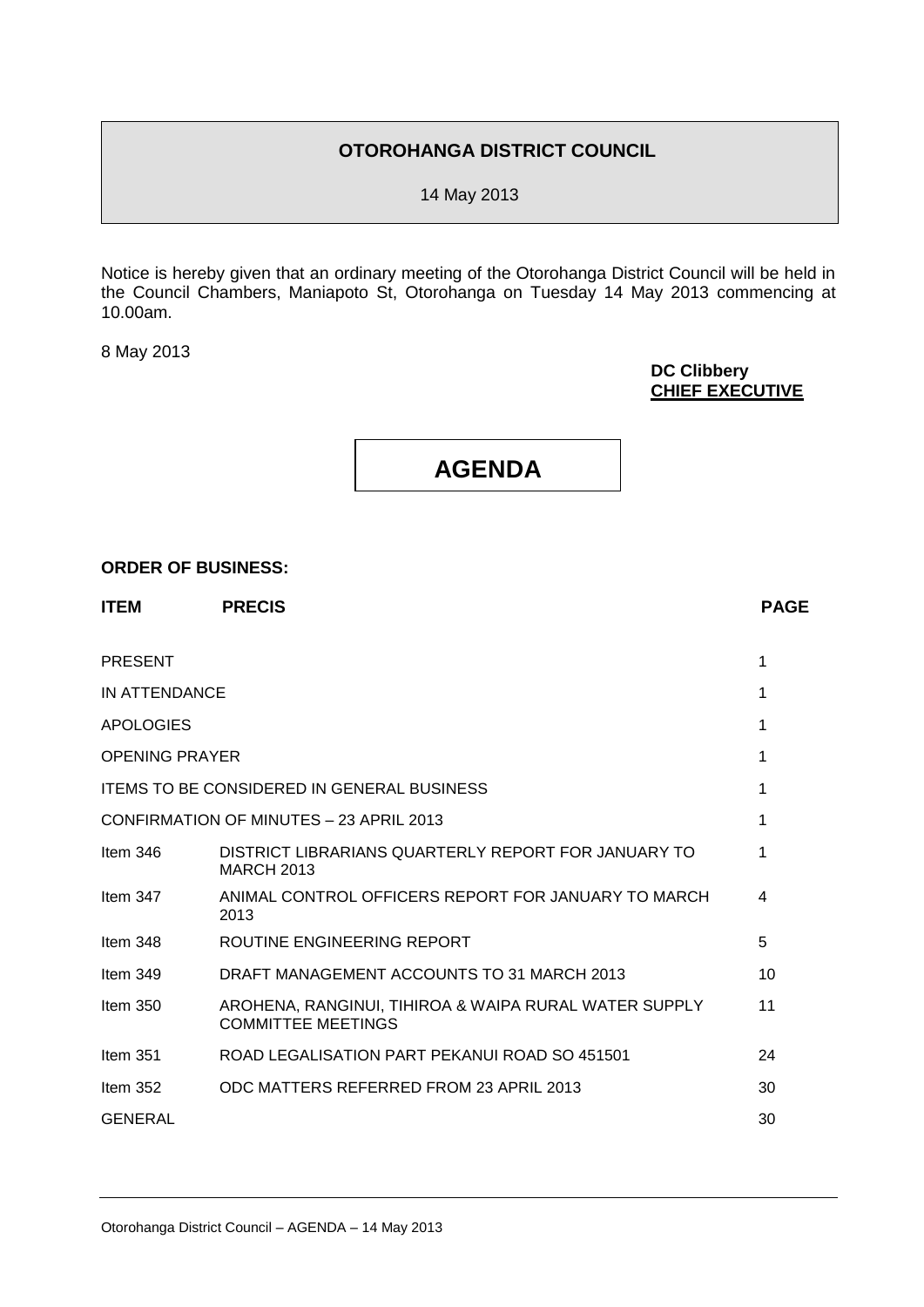**PRESENT**

# **OPENING PRAYER**

**IN ATTENDANCE**

# **APOLOGIES**

**ITEMS TO BE CONSIDERED IN GENERAL BUSINESS**

**CONFIRMATION OF MINUTES – 23 APRIL 2013** 

# **REPORTS**

| Item 346 | DISTRICT LIBRARIANS QUARTERLY REPORT FOR JANUARY TO MARCH<br>2013         |
|----------|---------------------------------------------------------------------------|
| To:      | His Worship the Mayor & Councillors<br><b>Otorohanga District Council</b> |
| From:    | <b>District Librarian</b>                                                 |
| Date:    | 14 May 2013                                                               |

## **Relevant Community Outcomes**

- Ensure services and facilities meet the needs of the Community
- Foster an involved and engaged Community

# **Executive Summary**

Staff are working on developing a new programme initiative for pre-schoolers. Our Library Management System and our OverDrive website have been (or are about to be) upgraded. Our APNK wireless gateway is now available 24/7. Library usage statistics are in line with national trends.

# **Staff Recommendation**

It is recommended that: That the District Librarian's Quarterly Report for the period January to March 2013 be received.

# **Wriggle & Rhyme**

Staff from Otorohanga, Te Awamutu and Cambridge libraries have been working with Sport Waikato's under-5's Co-ordinator to develop a Wriggle & Rhyme programme for the libraries in Otorohanga, Te Awamutu and Cambridge. Wriggle & Rhyme is a stories and movement programme for 0-2 year-olds that was originally developed by Auckland City Libraries.

Training sessions for the six participating children's librarians have been held during February and April. Staff will be working on developing and practicing the sessions during Term II and will begin the programme's implementation in Term III of this year.

The Waipa District Librarian has offered to prepare joint publicity materials in advance of the Wriggle & Rhyme start date.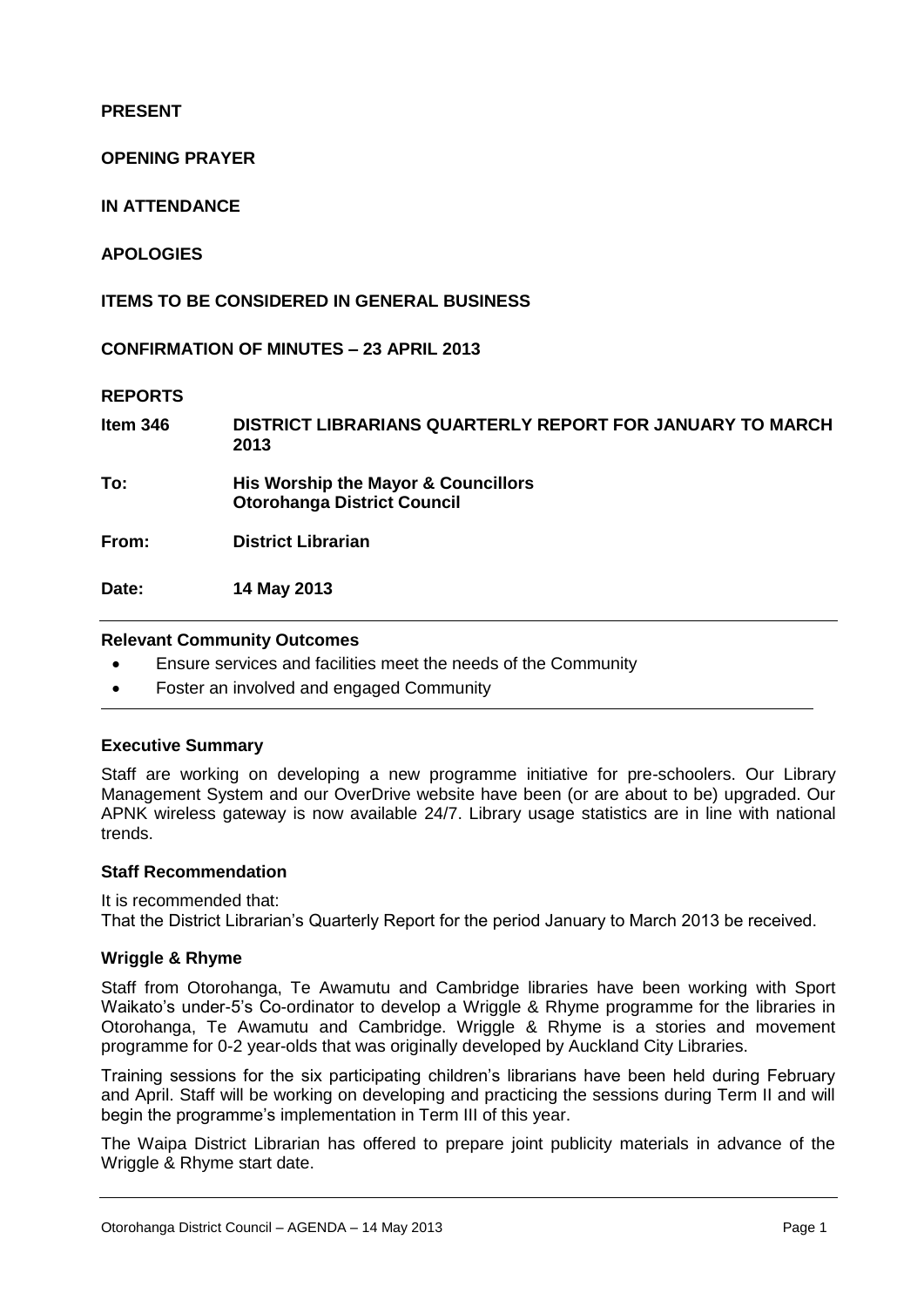As Otorohanga Library does not currently offer a library programme for pre-schoolers, this initiative should prove extremely worthwhile for our library. There are a number of young parents who currently visit the library to take advantage of the free computer network, and weekly Wriggle & Rhyme sessions could prove to be a way of further engaging this group with involvement in the library.

# **Library System Upgrade**

In February we upgraded our Symphony software to the most recent version offered by SirsiDynix. Although we are not in a position to implement all of the possibilities offered by the software enhancements, our library staff have been able to take advantage of increased functionality in the Circulation module. The Systems Librarian at Waipa District Libraries has informally given me welcome advice with our technical configuration. **24/7 Wifi**

Our Aotearoa People's Network Kaharoa wireless gateway has recently been extended to provide coverage 24 hours per day. This means that people visiting town outside the library's normal opening hours are able to access the internet via their mobile devices from outside the library building (anecdotal conversations suggest the wireless frequency extends to Ronnie's café and into the car park at the rear of our building).

Of the 143 APNK partner sites that have free wifi, 50 now offer 24/7 availability. There have been no reports of adverse consequences resulting from this extended service; in fact, library staff from the Far North have reported that having people using wireless outside the library has deterred problem behaviour (they'd experienced vandalism prior to 24/7 wifi).

# **Upgrade to OverDrive website**

Online access to Otorohanga District Library's Nove-L digital collection will be upgraded within the next few weeks with the implementation of an updated OverDrive website.

Some of the key new features will include:

- One-step checkout: once a borrower has logged in with their library card number, they will be able to borrow a title with just one click.
- Browser-based technology which will enable instant access to ebooks, online or offline, with no software or downloading required.
- A new design which will optimize the website for mobile and desktop use.
- Discovery tools which will facilitate selection of books using filtered search and personalized title recommendations.

Nove-L (Northern virtual e-Library) is a collaborative venture between ten public libraries in the upper North Island of New Zealand offering access to digital content for their local communities. The Nove-L collection currently comprises 1,775 ebook titles and 364 audiobook titles, with new items (for adults, teens and children) being added regularly to the collection. There is no charge for library members to download items from the collection.

# **Association of Public Library Managers' Meeting, 14-16 April**

I recently attended the annual APLM members' meeting. Guest speakers included Sue Powell (Deputy Chief Executive, Information & Knowledge Services) and Bill McNaught (National Librarian) from the Department of Internal Affairs, and Maureen Pugh (Mayor) and Tanya Winter (Chief Executive) from the Westland District Council. Workshop sessions scheduled over the two days enabled the 50 meeting participants to contribute to the Association's Strategic Action Plan 2012-2017.

Each year, I find that this meeting provides me with a very valuable opportunity to discuss professional issues and to share common experiences with colleagues from around the country.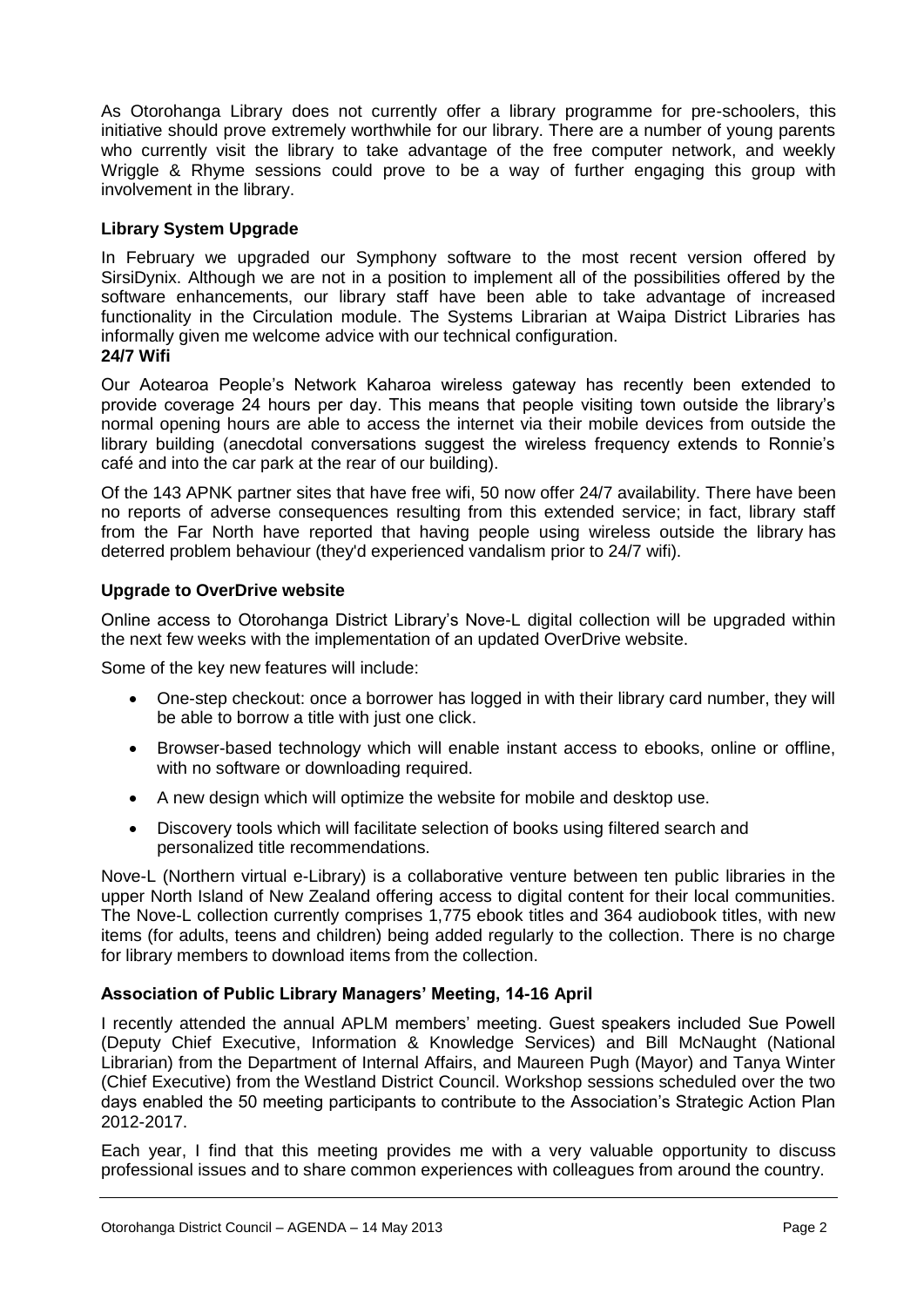# **APNK Strategic Review**

The National Library has recently undertaken an independent strategic review of the Aotearoa People's Network Kaharoa (APNK). As an outcome of this review, the National Librarian has expressed interest in working with the Association of Public Library Managers (APLM) to explore opportunities to strengthen and grow the relationship between the National Library, public libraries and their communities.

Opportunities provided by the current environment to achieve this goal may include:

- working together to widen the understanding of public libraries as the community digital hub; and,
- growing the range of services and content available through public libraries via the APNK, so that the citizen has access to online central and local government services, as well as access to the global world of knowledge.

# **Library Usage Statistics**

*Otorohanga Library – (January – March 2013)*

|                          | 2012/13 | 2011/12 | <b>Notes</b>      |
|--------------------------|---------|---------|-------------------|
| <b>Physical Visits</b>   | 12,844  | 14.289  | Decrease of 10%   |
| <b>Materials Issued</b>  | 11,953  | 13.941  | Decrease of 14.3% |
| <b>Digital Downloads</b> | 65      | 21      | Increase of 210%  |
| <b>Computer Sessions</b> | 2.278   | 3,280   | Decrease of 30.5% |
| <b>Wireless Sessions</b> | 2,315   | 1.821   | Increase of 27.1% |
| Membership registrations | 85      | 100     |                   |

*Kawhia Library – (January-March 2013)*

|                          | 2012/13 | 2011/12 | <b>Notes</b>      |
|--------------------------|---------|---------|-------------------|
| Materials Issued         | 801     | 994     | Decrease of 19.4% |
| Computer sessions        | 146     | 103     | Increase of 41.7% |
| Membership registrations |         | ∽       |                   |

# **Revenue Statistics (Financial year to date)**

|                  | 2011/12   | 2012/13  |
|------------------|-----------|----------|
| Memberships      | 867.95    | 732.28   |
| Magazines        | 252.33    | 226.67   |
| Photocopies      | 1,709.30  | 1,480.50 |
| Kawhia revenue   | 2.20      | 215.40   |
| CDs              | 3.00      |          |
| DVDs/Videos      | 1,130.60  | 870.30   |
| Interloans       | 435.50    | 378.00   |
| Sale books       | 1,099.28  | 945.78   |
| Fines (overdues) | 3,559.26  | 3,226.39 |
| Book rentals     | 880.90    | 810.70   |
| Reserves         | 246.50    | 195.00   |
| Lost books       | 385.29    | 363.07   |
| Internet         | 17.40     |          |
| Sundry           | 72.60     | 62.00    |
| Donations        | 465.00    | 208.00   |
| <b>TOTAL</b>     | 11,127.11 | 9.714.09 |

# **Sarah Osborne DISTRICT LIBRARIAN**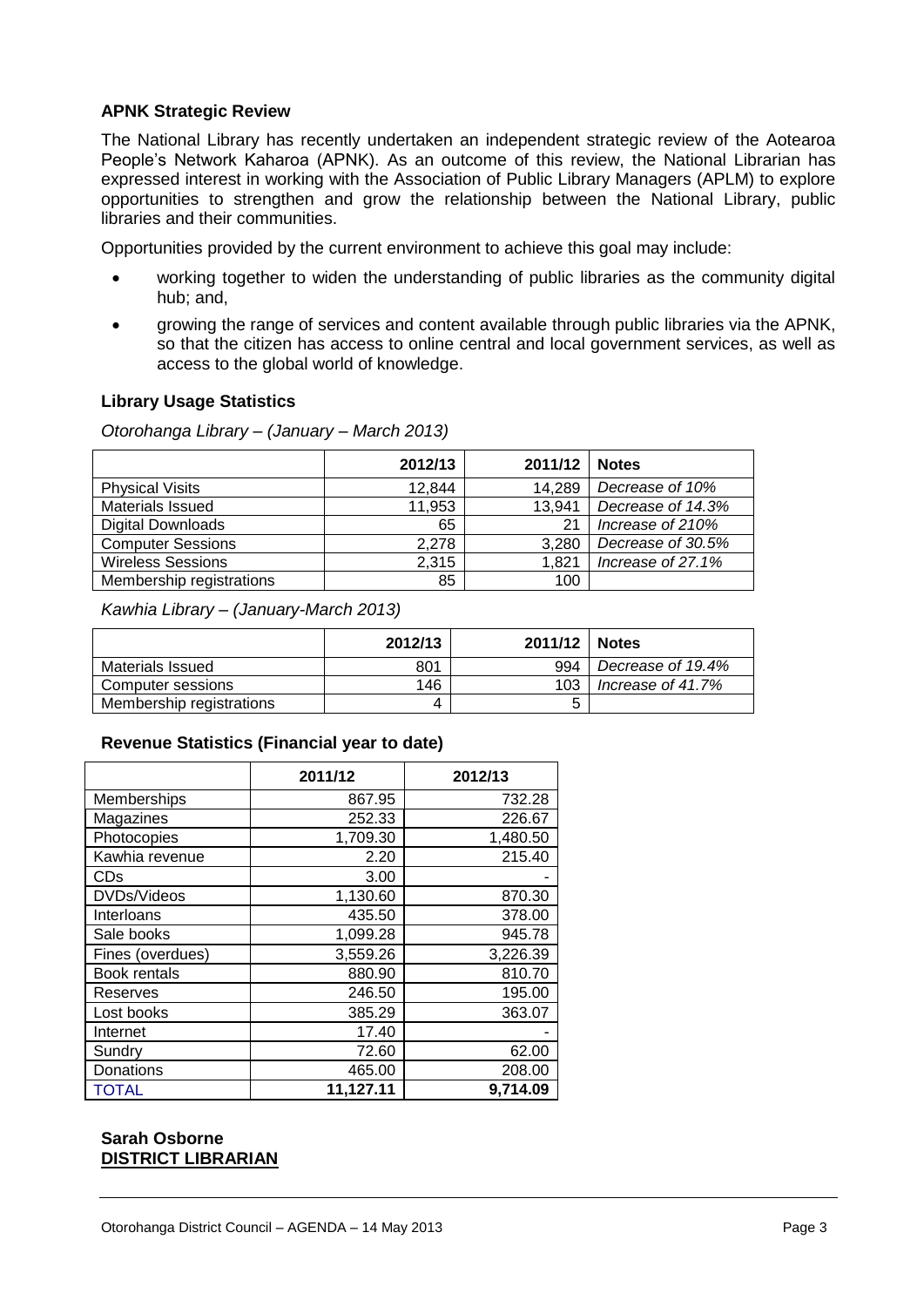**Item 347 ANIMAL CONTROL OFFICERS REPORT FOR JANUARY TO MARCH 2013**

**To: His Worship the Mayor & Councillors Otorohanga District Council**

**From: Environmental Services Manager**

**Date: 14 May 2013**

# **Relevant Community Outcomes**

- The Otorohanga District is a safe place to live
- Ensure services and facilities meet the needs of the Community
- Recognise the importance of the Districts rural character

# **Executive Summary**

A report from the Environmental Services Manager on Dog and Animal Control activities in the District for the period January to March 2013.

## **Staff Recommendation**

It is recommended that:

The Environmental Services Manager's report on Dog and Animal Control for January to March 2013 be received

# **Report Discussion**

|                                                              | January | <b>February</b> | <b>March</b> |
|--------------------------------------------------------------|---------|-----------------|--------------|
| No. of Registration Notices issued<br>1.                     |         | ჩ               |              |
| No. of Property visits for Registration Checks - Rural<br>2. | 31      | 18              | 26           |
| No. of Property visits for Registration Checks - Urban<br>3. | 41      | 27              | 21           |
| No. of Property visits for SOS<br>4.                         | 3       | 4               |              |
| No. of Property visits for Two Dog Permit<br>5.              | 2       | 2               |              |
| No. of Complaints - Dogs Actioned<br>6.                      | 23      | 21              | 16           |
| No. of Complaints - Stock Actioned<br>7.                     | 8       | 5               | 2            |
| No. of Street Patrols Night - Otorohanga<br>8.               | 6       | 5               | 5            |
| No. of Street Patrols Day - Otorohanga/Kawhia<br>9.          | 11      | 12              | 9            |
| 10. No. of Enquiries - Registration/Dog Control/General      | 29      | 31              | 26           |
| 11. No. of Dogs Impounded                                    | 4       | 10              | 2            |
| 12. No. of Stock Impounded                                   |         |                 | 4 cattle     |
| 13. No. of Written Warnings - Dog Infringement Notices       |         | $\mathcal{P}$   |              |
| 14. No. of Infringement Notices Issued                       |         |                 |              |
| 15. No. of Verbal Warnings - Dog Control                     | 13      |                 | 18           |

# **AR Loe ENVIRONMENTAL SERVICES MANAGER**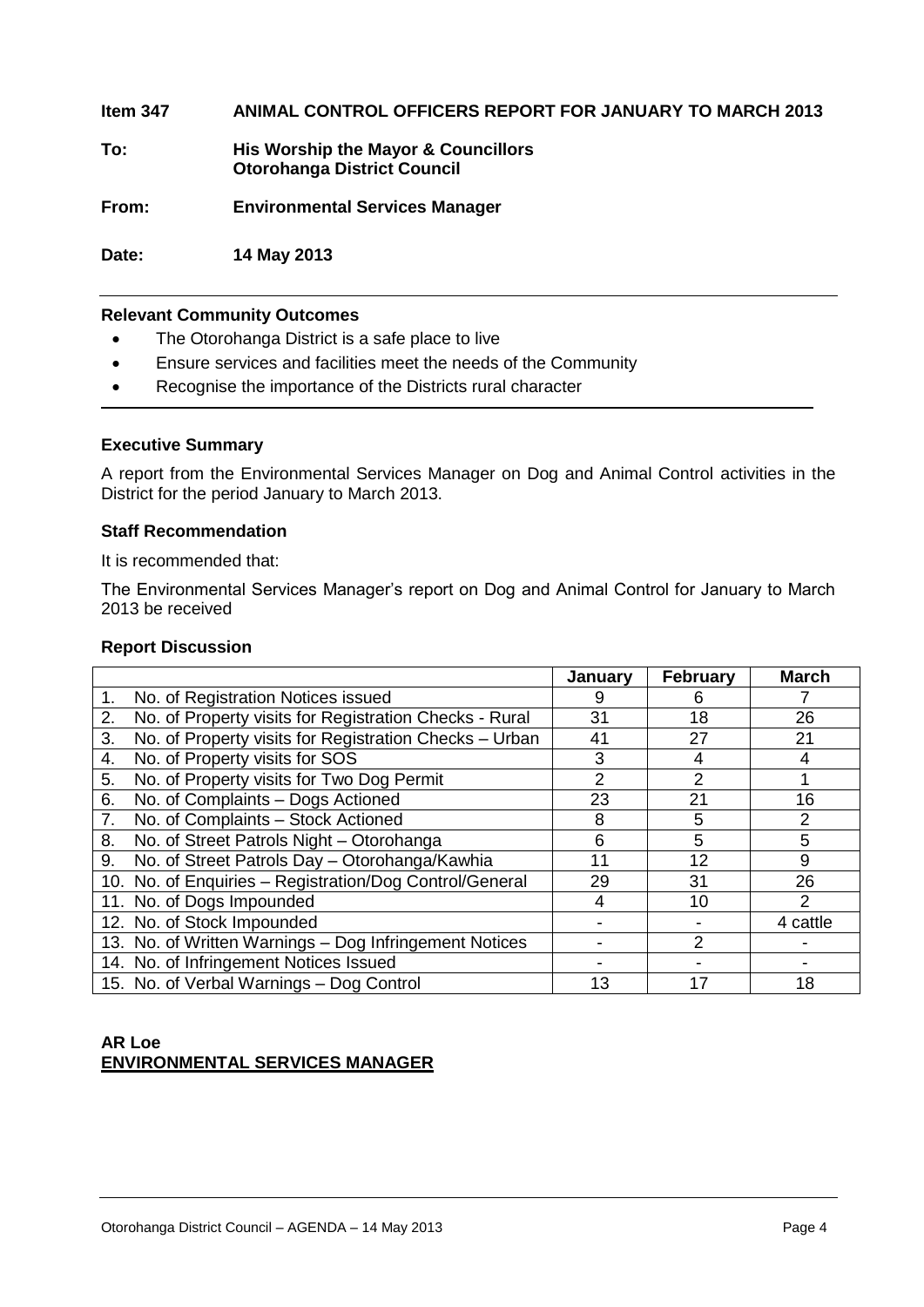**Item 348 ROUTINE ENGINEERING REPORT**

**To: Mayor and Councillors Otorohanga District Council**

**From: Engineering Manager**

**Date: 14 May 2013**

# **Relevant Community Outcomes**

- The Otorohanga District is a safe place to live
- Ensure services and facilities meet the needs of the Community

# **Executive Summary**

This is a routine report on engineering matters for the period February to April 2013.

# **Staff Recommendation**

It is recommended that:

The Routine Engineering report for the period February to April 2013 be received.

# **Discussion**

# **Section 1: Services Activities**

# **Water Services**

# **Otorohanga Water Treatment Plant Upgrade**

The stage 1 upgrade that has obtained a 60% subsidy from the Ministry of Health is complete. There is a 12 month defects liability period on this contract. Council staff have been trained by the contractor (Chemical Feeds Solutions) on the operation and monitoring process related to the upgrade.

The overall cost of the upgrade including the Council staff input in construction, supervision and project management is around \$10,000 below budget. This surplus could be used to replace the overhead supply lines with an underground cable. This replacement cable proposal was raised at an OCB meeting earlier this year.

# **Arohena Rural Water Supply**

An operational problem has arisen recently related to the Kahorekau supply where an air blockage has prevented the flow of water from the Mangakouma stream to the water treatment plant. Around 3 days passed until full flow was regained for this supply.

New resource consent conditions are requiring Council to continuously monitor not only how much water is taken, but how much flow remains in the stream from which the water is taken. Metering devices have recently been installed on the Huirimu supply and connected to the telemetry system for this purpose, providing data to the main station in the Council offices in Otorohanga.

# **Otorohanga Wastewater Treatment Plant**

The magflo meter that measures the inflow of wastewater into the Otorohanga oxidation pond was reinstalled on Thursday 2<sup>nd</sup> May by the contractor Spartan following repair and calibration.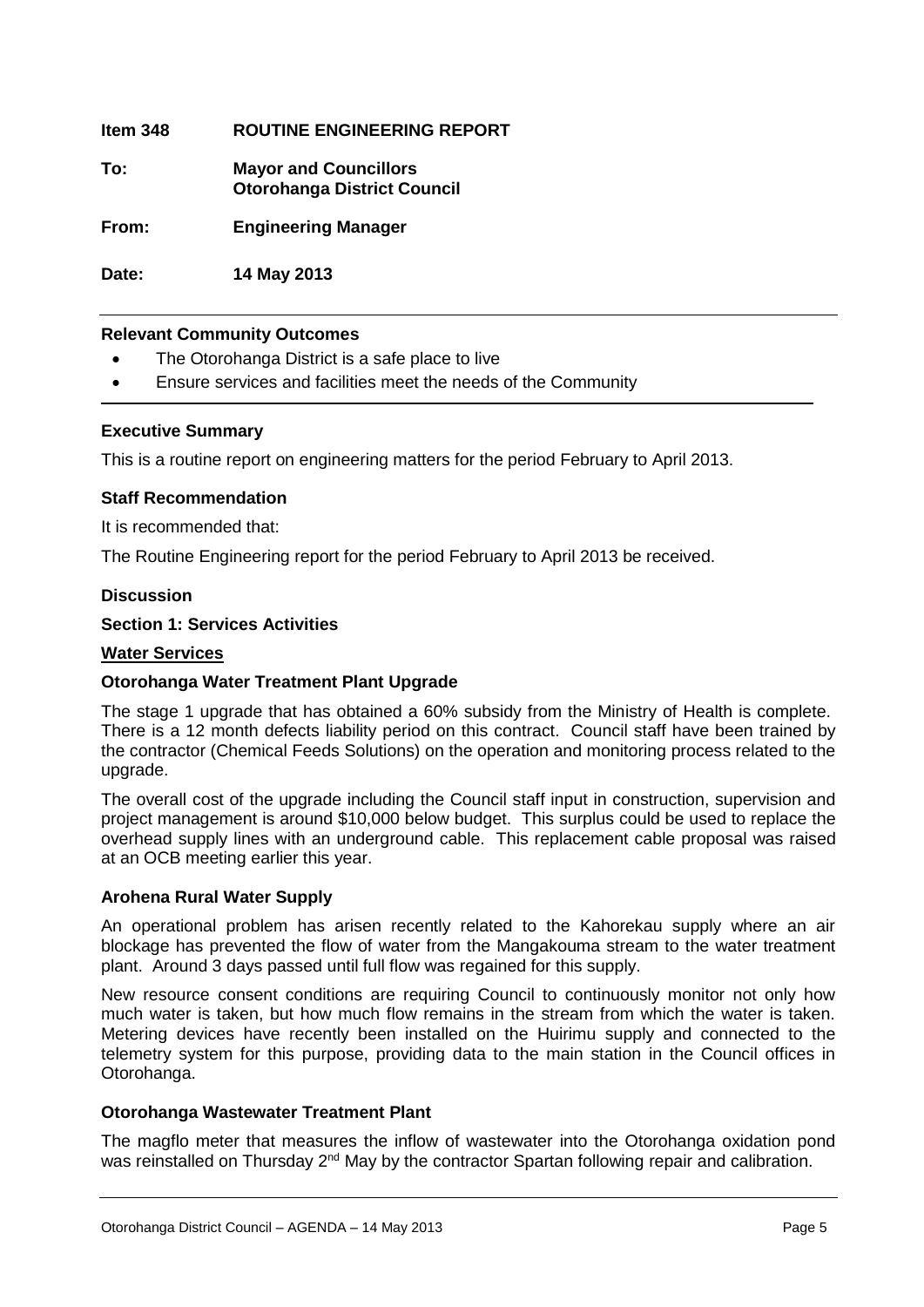A number of other maintenance works have also been conducted on the treatment plant to ensure continuing compliance with resource consent conditions.

# **Parks Reserves and Facilities**

# **Library Fence**

Council is working with Mitre 10 in Otorohanga to replace the fence between those premises and the library.

# **Angle Parking – Alex Telfer Drive**

An additional angle parking area has been conducted on the northern edge of Alex Telfer Drive, Otorohanga, alongside the former croquet club grounds. This work was undertaken by Inframax,

# **Native Planting - Trapski Drive**

The area of rough grassland on the south east edge of Trapski Drive in Otorohanga adjacent to the netball courts has been sprayed and mown prior to the proposed planting of native shrubs. The planting is expected to be completed in May.

# **Section 2: Road Maintenance Activities**

# **Contract 963 - Road Maintenance (Inframax construction)**

Over the last three months road maintenance has been mainly focused on pavement repairs, signage, maintenance grading, culvert replacement and roadside mowing.

Pavement repairs began in December 12 and have progressed through to mid -April focusing on reseal and second coat sealing but also the maintenance contract stabilising and digouts as the team has progressed through the district. The work has been undertaken by Gideon Contracting under subcontract to Inframax.

There has been a large amount of stabilising and digouts completed this season due to the wet winter last year and the resulting failures. All of the work has been completed to a very high standard, with no failures identified.

Maintenance of traffic services, marker pegs and signage is an on-going task, there have been plenty of signs replaced to date this year due to vandals and others removing signs which take their fancy, On Peacock road four signs have been stolen since November, and the Henderson Road sign replaced twice, disappearing within eight days each time. Where possible these signs are being mounted on power poles to get them out of reach.

Unsealed roads at the present time are in good condition, but with the usual steeper roads like Raglan and Okupata having corrugations due to the long dry spell, The Inframax grader operator has been patrolling the roads and grading areas of concern, rather than sticking to the original schedule. The next round of grading is about to start with a roller to follow the grader.

There have been no significant slips recently, but there have been two dropouts on Honikiwi Road. One of these has been repaired and we are awaiting a decision from Regional Council to allow repairs to be undertaken on another which involves work in a stream.

Road side mowing was completed for the year at the end of February, with a schedule of high level mowing to be completed through May.

# **Contract 981 Pavement Marking (Road Runner Markers)**

The contractor has been issued a schedule of work to be undertaken once the reseal contractor has completed sealing. This will complete work for this season with another full remark due in November.

# **Contract 920 Street Lighting (The Lines Company)**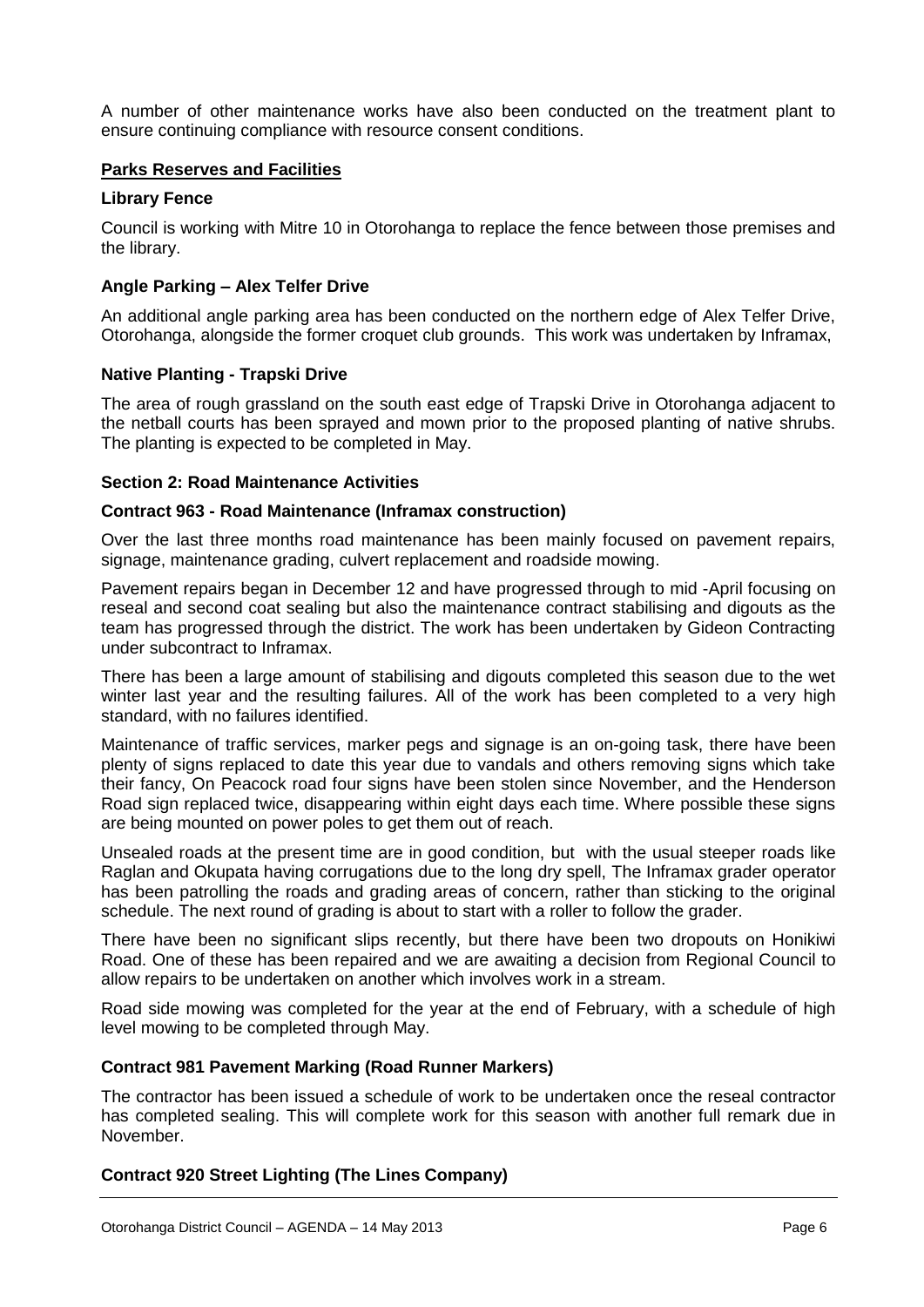This contract is running on track with no problems. A new contract is due to be written and this will be a shared services contract, with Waitomo and Ruapehu Districts.

# **Contract 979 2nd Coat & Reseals Contract (Shared Service with Waitomo)**

All repairs were completed to a high standard by Gideon Contractors, with sealing to be completed by end of May.

# **Contract 980 Bulk Metaling (Inframax Construction)**

Work on this contract has been delayed because the roads were too dry. Work will now begin during the second week of May. Grading will start in the Ranginui area and progress through the district with metal application following the road shape up.

# **Contract 983 Footpath Maintenance (Downer)**

This is a new contract tendered in March with the successful tenderer being Downer. The tenderers were;

| Downer                     | \$28,466 |
|----------------------------|----------|
| Inframax Construction      | \$43,319 |
| <b>Schick Construction</b> | \$45,807 |
| <b>Higgins Contractors</b> | \$50,217 |

With the engineer's assessment being \$39,305

Work is scheduled to begin on this contract on the 13<sup>th</sup> of May.

# **Contract 973 AWPT New Contract to be tendered**

Due to workload issues this contract has been deferred and will go out to tender later this year with work to be completed during the summer months. The contract document has been written and is ready for tender.

# **Section 3: Other Project Works**

# **Contract 977 Hydroseeding**

This contract is currently being scheduled for tendering.

# **Contract 978 Rangiatea Road Sealed Smoothing (Inframax Construction)**

Project works have been completed, but Inframax Construction staff removed all of the sediment controls when they disestablished from site. Works are being undertaken to ensure the site remains compliant for Waikato Regional Council until stabilisation of the site has been achieved. Practical Completion of this contract shall be issued on advice from Environment Waikato. Final costs of this contract have not been prepared however it is expected to be completed within the tender price of \$186,652.

# **Contract 984 Concrete Lining of Armco Culverts**

This project has been completed by Conspec Construction and is now in the Maintenance Period which ends 26 September 2013. The completed cost of the project was \$119,788, a saving of \$16,800 from the tender price. Savings were achieved by not using the contingencies allocated to this project.

# **Contract 988 Waipa River Weir Maintenance (Inframax Construction)**

This project has been completed and is now in the maintenance period which ends on 11 June 2013. The completed cost of the project was \$39,028, a saving of \$7,000 from the tender price. Savings were achieved by not using the contingencies allocated to this project. Waikato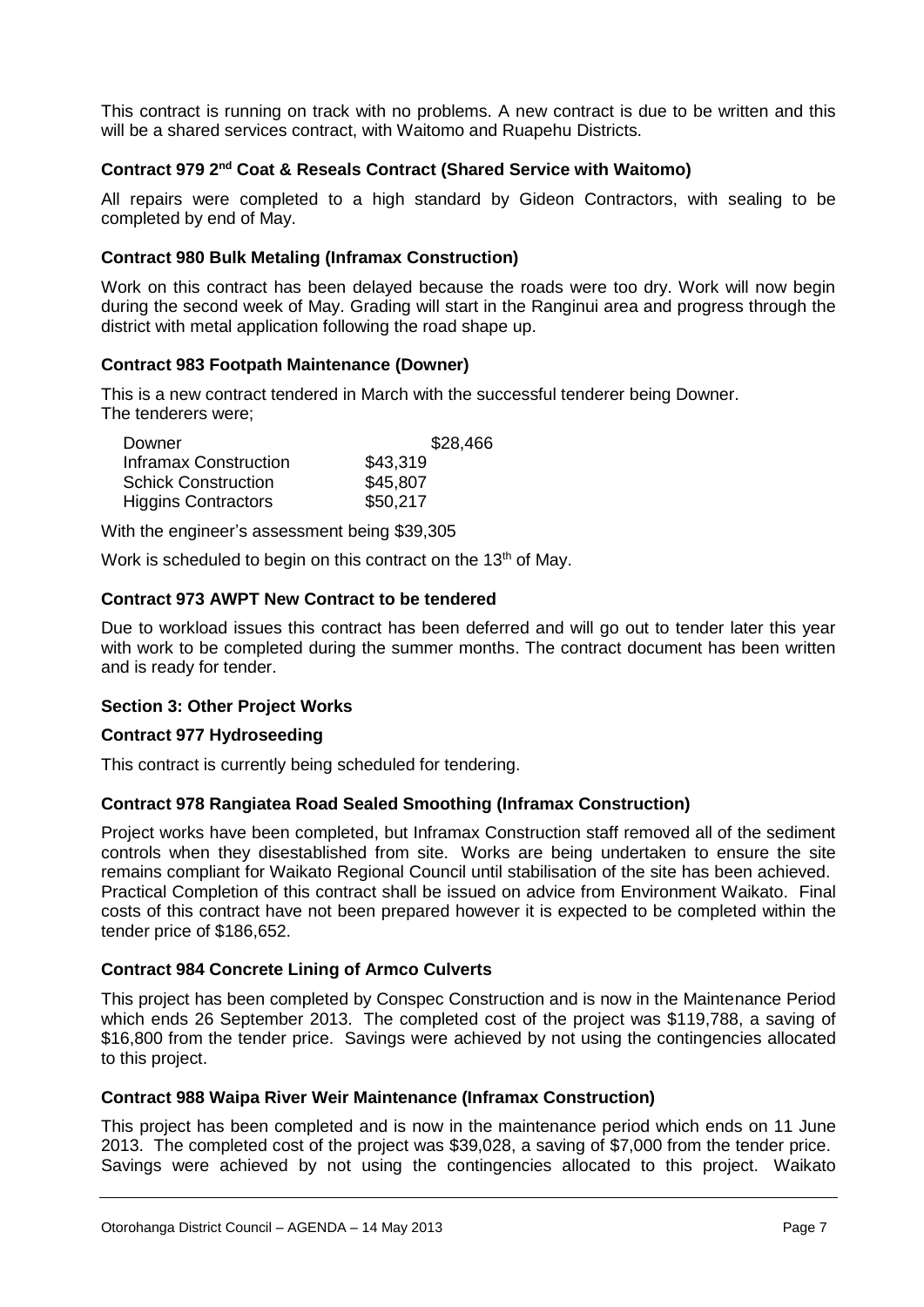Regional council has advised they will be providing some flaxes for planting along the bank next to the fish pass structure.

# **Contract 990 Otorohanga West Stop Bank Upgrade**

This project has been awarded to Holden Earthmoving Limited for their tendered price of \$66,765. It has however been decided, in conjunction with the Regional Council, that with the onset of the "winter works period" commencing 1 May 2013 it would be most appropriate to delay the start of this project to early October. ODC and Regional Council staff have also identified some other small maintenance requirements for the stop banks and it is expected that these additional works will be undertaken by Holdens at the same time as the main capital project. All maintenance undertaken will be cost recovered from the Regional Council.

# **Contract 985 Kawhia Seawall Sheetpiling (HEB Construction)**

This project has been completed and is now in the Maintenance Period which ends 24 July 2013. The completed cost of the project was \$134,316 which included a variation to replace the fender grid piles at the wharf. The cost of the project came below the tender price, due to the non-use of contingencies. There are some drainage issues to be addressed within the road section from the groundwater discharges by Councils Maintenance team, but these are minor.

The Contractor's staff working on this project provided exceptional support and advice to Council, and the working relationship with HEB was excellent. The completed structure is far superior to the foreshore protection that was previously in place, in terms of both functionality, durability and aesthetics.

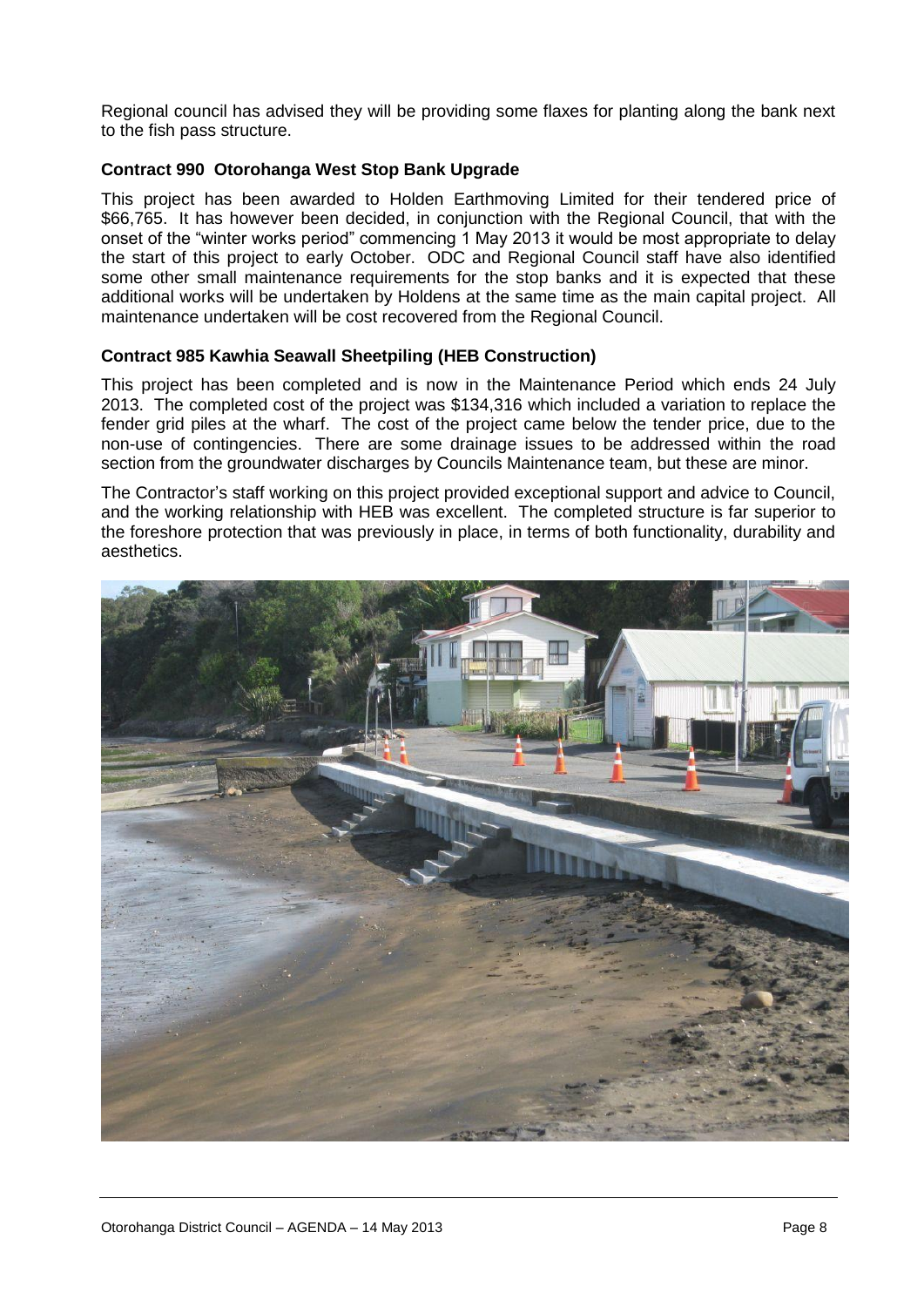# **Contract 992 Main North Road Stormwater Improvements**

This project is to extend and improve a section of piped storm water drain alongside Main North Road near the main sewer pump station.

The contract was awarded to Inframax Construction at their tendered price of \$38,005. The work has commenced and is expected to be completed in the near future.

# **Contract 993 Hinewai Street Stormwater Upgrade**

This project is primarily to install a piped drain along Hinewai Street between Bledisloe Avenue and William Street to relieve the occasional roadside flooding of some properties. The contract has been awarded to Higgins Construction for their tendered price of \$58,703.

Bad weather has delayed the start of these works, however they should have commenced by the time this report is received by Council. It is unfortunate that because of delays in progressing this project, the section of road has been resealed before works commenced.

## **River Access Signage**

River access signs are all now in place with the additional installation of stiles to access over fences. The sign on Waipa River at SH 3 bridge will go up after the stop banks works are completed.

Some minor modification of the signs may be required to provide greater clarity on the form of access permitted.

## **Underpass Ouruwhero Road**

This underpass, north of the intersection with Kiokio Station Road is now completed and the road reinstated.

# **Walker Road**

The privately funded works to enable vehicular access along the newly formed route have been substantially completed. Council is currently awaiting test results to demonstrate that the road is structurally adequate before taking responsibility for it, and completing the legal survey.

## **Dave Clibbery ENGINEERING MANAGER**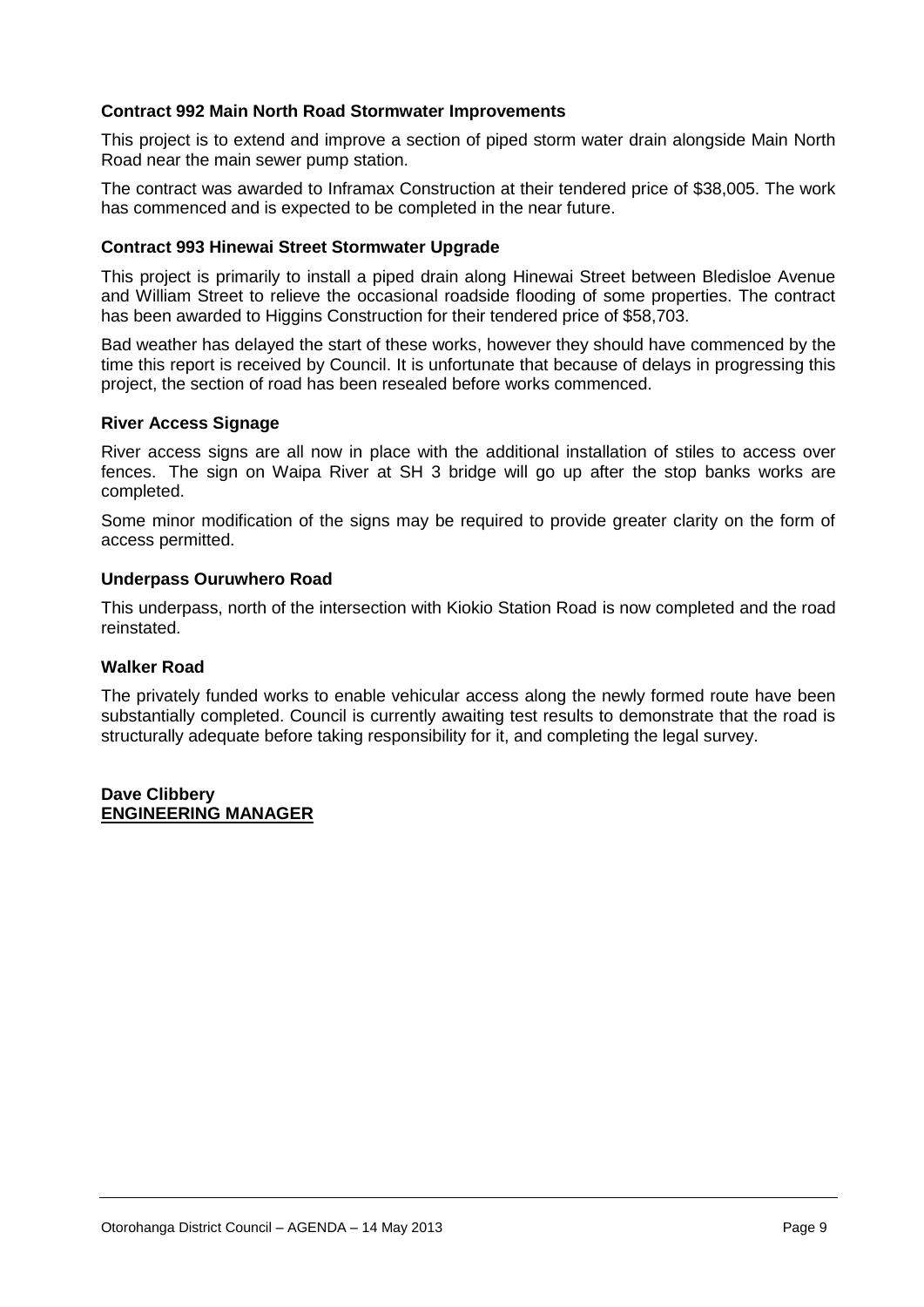**Item 349 DRAFT MANAGEMENT ACCOUNTS TO 31 MARCH 2013 To: His Worship the Mayor & Councillors Otorohanga District Council From: District Accountant**

**Date: 14 May 2013**

# **Relevant Community Outcomes**

Ensure services and facilities meet the needs of the Community

# **Executive Summary**

The Draft Management Accounts for the period ended 31 March 2013 are attached under separate cover.

# **Staff Recommendation**

It is recommended that:

The Draft Management Accounts for the year ended 31 March 2013 be received.

**Brendan O'Callaghan DISTRICT ACCOUNTANT**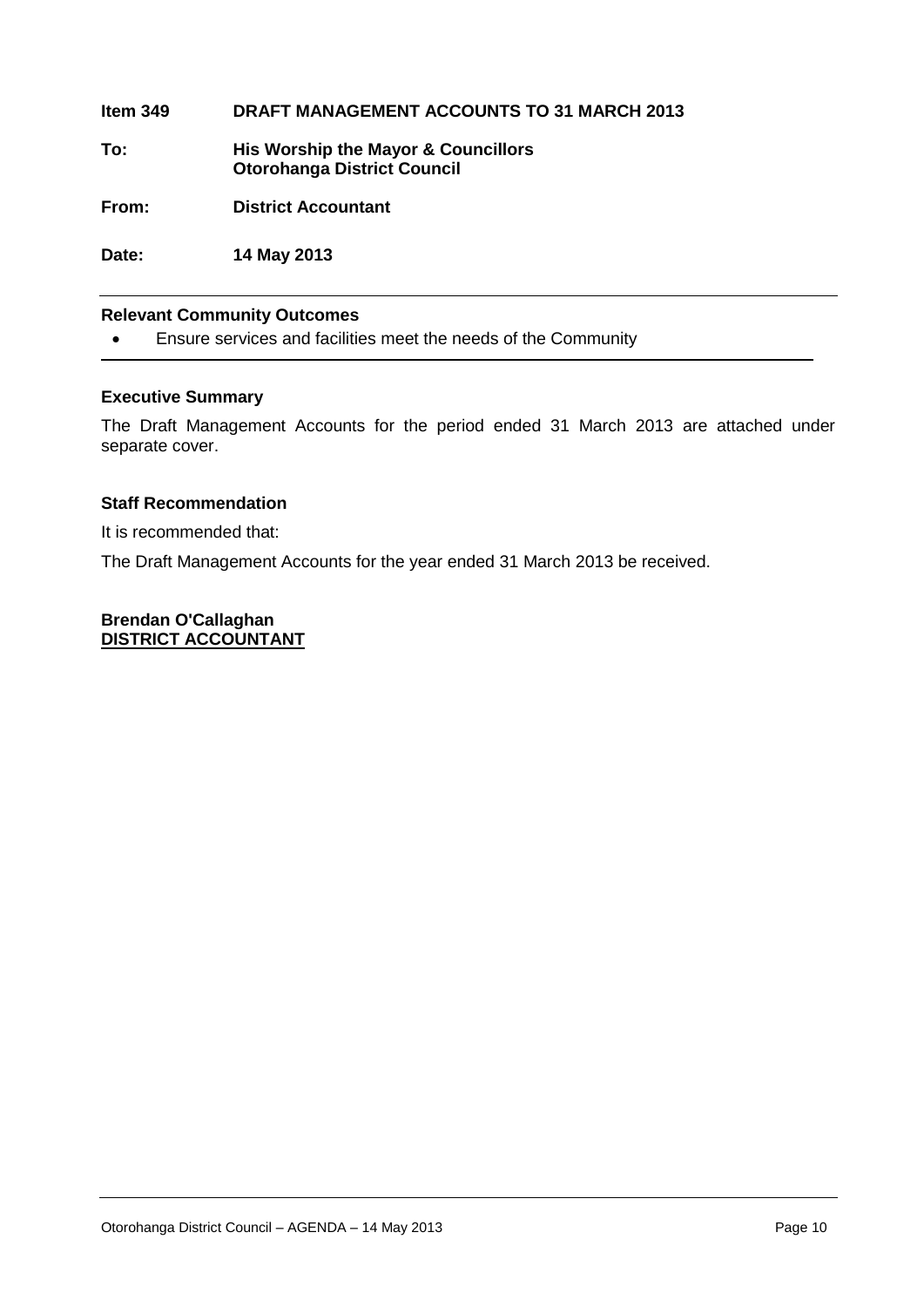**Item 350 AROHENA, RANGINUI, TIHIROA & WAIPA RURAL WATER SUPPLY COMMITTEE MEETINGS To: His Worship the Mayor & Councillors Otorohanga District Council**

**From: Governance Supervisor**

**Date: 14 May 2013** 

# **Relevant Community Outcomes**

- Ensure services and facilities meet the needs of the Community
- Promote the local economy and opportunities for sustainable economic development
- Manage the natural and physical environment in a sustainable manner
- Recognise the importance of the Districts rural character

# **Executive Summary**

Meetings of the Rural Water Supply Committees were held in late February and early March 2013. Minutes of these meetings are attached.

## **Staff Recommendation**

It is recommended that:

The minutes of the meetings of the Arohena, Ranginui, Tihiroa & Waipa Rural Water Supply Committees be received and the recommendations contained therein be adopted.

# **CA Tutty GOVERNANCE SUPERVISOR**

# **Attachments**

a. Rural Water Supply Committee Minutes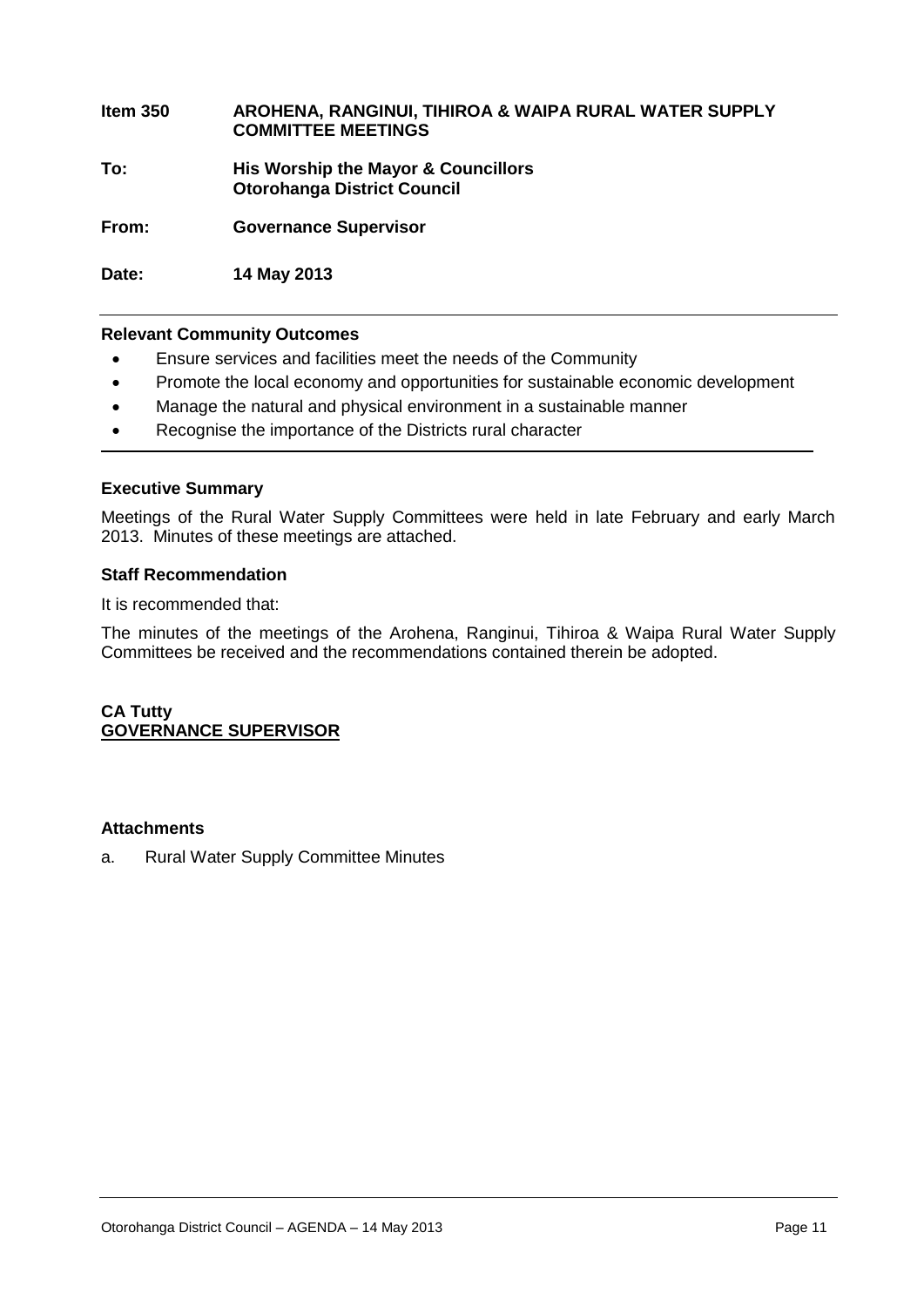# **AROHENA RURAL WATER SUPPLY COMMITTEE**

# **28 February 2013**

Minutes of a meeting of the Arohena Rural Water Supply Committee held in the Council Chambers, Maniapoto Street, Otorohanga, on Thursday 28 February 2013, commencing at 10.32am.

# **PRESENT**

Messrs P Klos (Chairman), G Hawkes, H Lenssen, A Te Brake and G Wilson

# **IN ATTENDANCE**

Cr S Blackler, Messrs D Clibbery (Chief Executive & Engineering Manager), S Mailer (Services Manager), A Pellew (Senior Engineering Assistant (Water), B O'Callaghan (District Accountant), M Kehoe (Water Services Site Operator) and CA Tutty (Governance Supervisor).

The Chair declared the meeting open and welcomed those present.

# **APOLOGIES**

Apologies were received from Messrs G Bryant and V Sinton.

# **CONFIRMATION OF MINUTES – 5 JULY 2012**

**Resolved** that the minutes of the meeting held on 5 July 2012 be received and approved as a true and correct record of that meeting and the recommendations contained therein be adopted.

# **Mr Hawkes / Mr Klos**

# **MATTERS ARISING**

The Senior Engineering Assistant referred to the dugout at Huirimu and reported that due to the exposure to the sun the cover is deteriorating and will need to be replaced in the near future. He said in order to service the pumps, it is necessary for staff to walk on a section of the top cover. The Services Manager advised that staff are trying to get the longest life out of the cover, up to five years. The Senior Engineering Assistant advised that a water collection area is in the centre of the cover. He suggested that the existing cover could be replaced by one which will last up to three years. Members were informed that there is three options available –

- 1. Install a temporary cover to protect the existing one.
- 2. Replace the existing cover with a similar one.
- 3. Replace the existing cover with an expensive one.

The Water Services Site Operator expressed the opinion that the existing cover should last for at least another two years.

# **Tuffy's Tank – Kahorekau Road**

Mr Klos expressed the opinion he did not think it was necessary to provide additional storage tanks. The Services Manager advised that staff had not yet investigated the two options to obtain a comparison between providing additional tanks compared to the installation of a dugout. He said it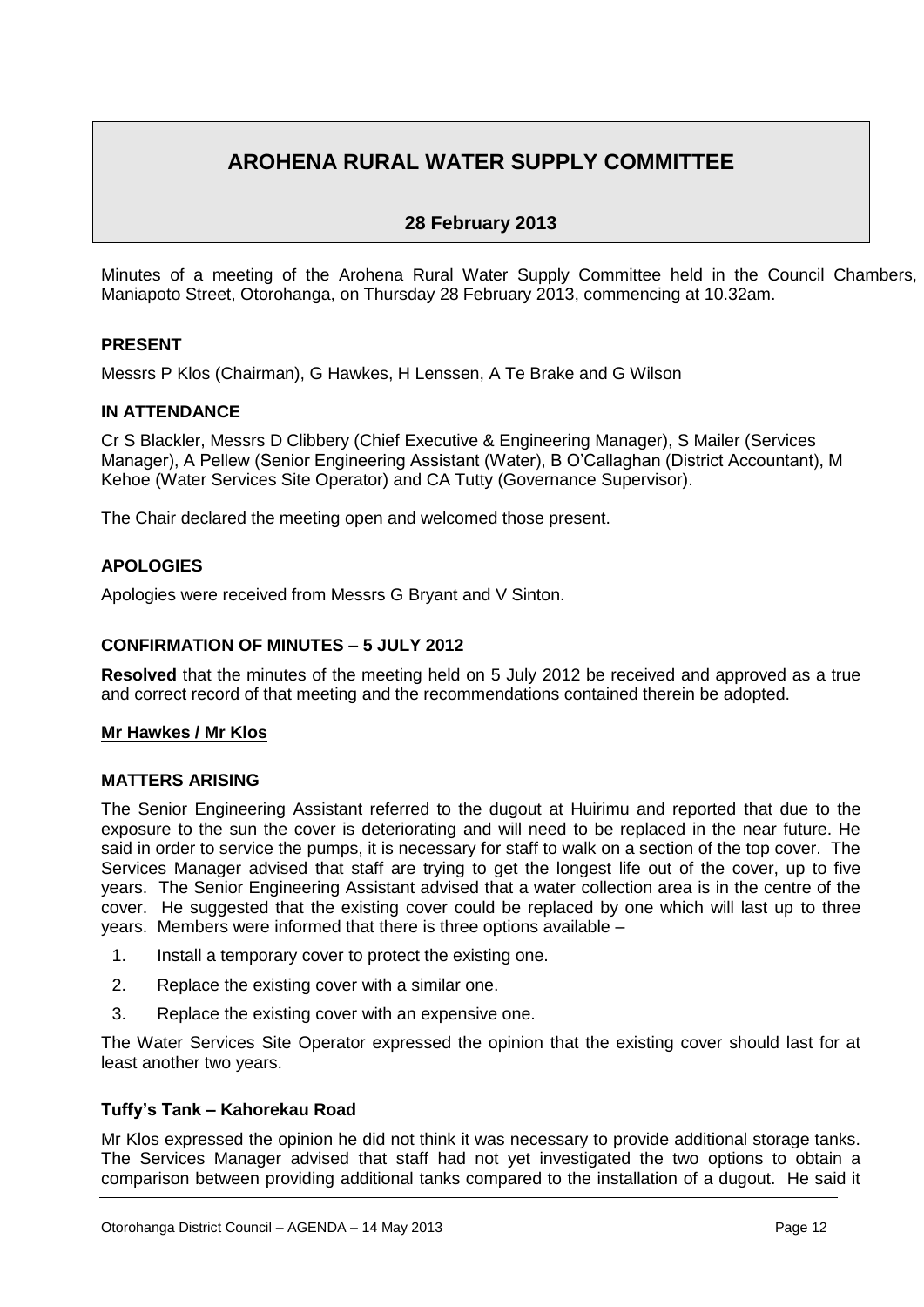is necessary to obtain a clearer indication of the life expectancy of these two options.

Mr Hawkes advised that the installation of extra storage tanks is not going to make much difference to their supply unless the storage is greater than the storage tanks on the lower farms. He said their property does not receive water until the main road tanks fill up. Mr Hawkes advised that the provision of additional storage tanks is not fixing the problem for those at the top end of the scheme. The Senior Engineering Assistant informed Members that staff do not receive a warning straight away that the water level in the existing tank is low. Mr Lenssen felt that a second tank could be a solution, as a backup. The Senior Engineering Assistant reported that there are two storage tanks, one is usually reserved for when problems arise. Mr Wilson queried whether it would be of help if a farmer informed staff when the storage tank is low. The Senior Engineering Assistant replied that yes, this would be of help.

The Services Manager suggested that a survey could be undertaken and a report prepared on the following options –

- 1. A dugout be installed.
- 2. Provide a steel tank
- 3. Provide a timber tank.

The Chief Executive referred to the recent installation of a timber tank at Kawhia and advised that when this was being considered the timber tank came out the clear winner. He queried how critical extra storage is to the Scheme. He said at this stage no action will happen until June 2014 however. if there is some urgency to resolve the matter right now an approximate provision should be made for this in the budget Estimates. Mr Te Brake reported that the people on the line are concerned about the matter.

Mr Wilson queried whether it would be worthwhile to consider damning one of the gullies. The Services Manager advised that such a proposal would have to go through the Waikato Regional Council. Mr Wilson further suggested that if the airlock was taken out then the water would travel faster to the top end of the Scheme. The Senior Engineering Assistant felt that on-farm storage is a better option for property owners. Mr Hawkes advised that additional storage tanks lower down the Scheme will fill first before his. He suggested that the users be contacted to ascertain what storage capacity they have. The Chief Executive said that the focus should be on maintaining water production rather than relying on storage so that the Scheme does not get to the point of being out of water. The Senior Engineering Assistant advised that a guage could be installed in the existing tank.

# **SERVICES MANAGER'S REPORT**

The Services Manager presented his report and reported that in respect to the Kahorekau and Taupaki Schemes new consents will be required in 2016 whereat it will be a requirement that the stream flow rate is measured. He said should this rate fall below a certain level, then a restriction on water take may be put in place. Mr Te Brake expressed the opinion that the WRC's 'trigger point' is required now. The Chief Executive reported that the current guidelines permitted taking of around 10 per cent of the low flow rate however, they may now be taking much more. Mr Wilson suggested that all property owners should apply now to the WRC to source water from the stream. The Services Manager informed Members that the new water standards for Rural Water Supplies is to be available by 2016 and therefore suggested that Council wait for these new standards. He said the provision of funds to carry out an upgrade has been put back to the 2016/17 year.

**Resolved** that the Services Manager's report be received.

# **Mr Wilson / Mr Hawkes**

# **FINANCIAL STATEMENTS AND BUDGETS**

The District Accountant presented a Financial Statement highlighting the 2011/12 Actual, 2012/13 Estimate and Estimated Actual and Estimates for the 2013/14 through to 2022/23.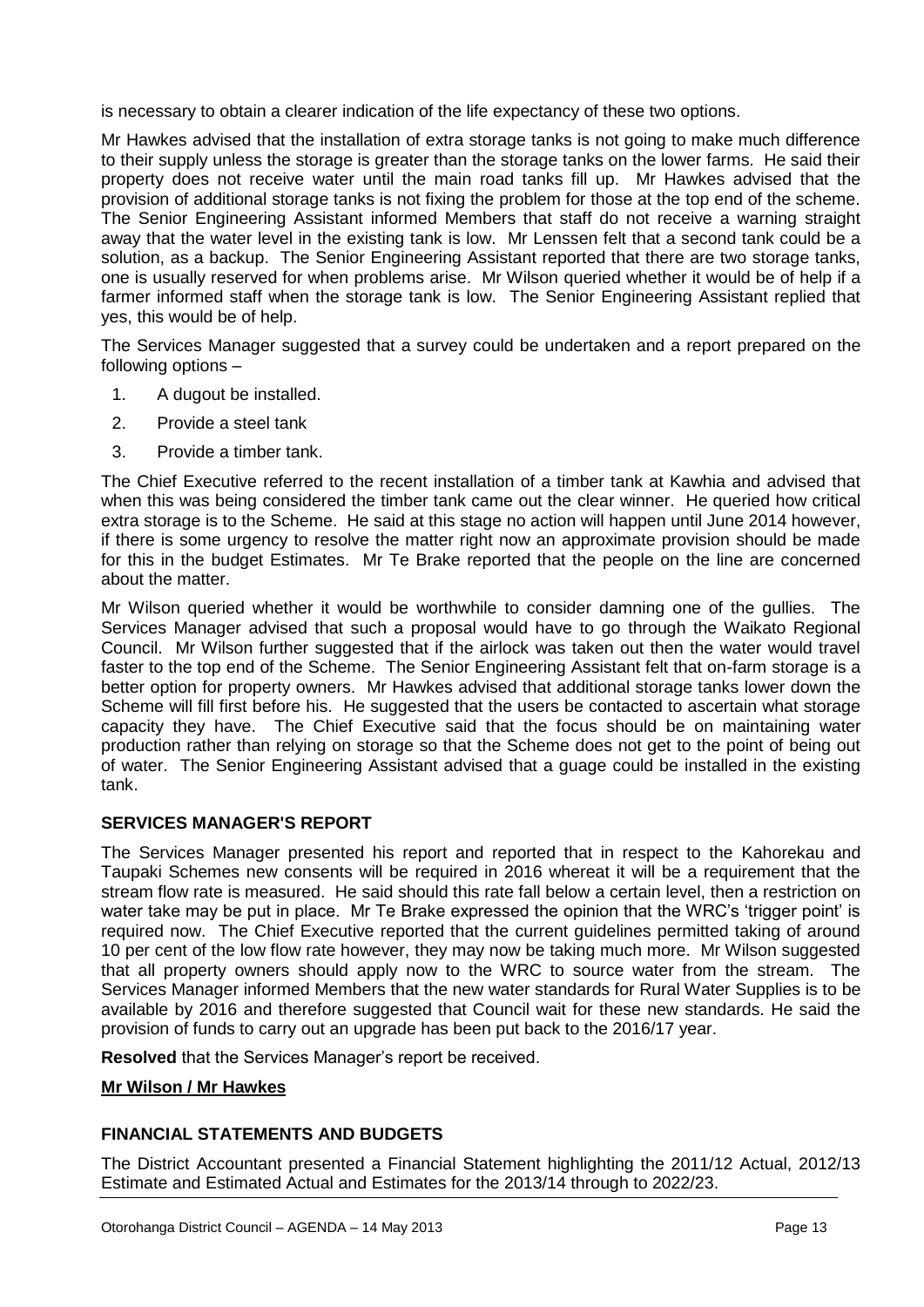Mr Wilson expressed the opinion that, based on the current figures, the Scheme was going backwards. The District Account replied that a number of additional costs have been incurred that were not budgeted for.

The District Accountant informed Members that the current water consumption charge is 40c / m3 (GST incl) however, this needs to be approximately 45c/m3 to reach the required level of income. Members were informed that the trend of water usage is fairly consistent. The Senior Engineering Assistant advised that filters can be installed with each meter and there is also the facility to plug on another meter in order to check that the original meter is reading correctly. He confirmed that 7-10 meters are serviced per year.

**Resolved** that it be recommended to the Otorohanga District Council that

- 1. The Financial Statement as presented be approved
- 2. With effect from 1 July 2013 the water consumption charges be increased to 40c/m3 plus GST.

# **Mr Te Brake / Mr Klos**

# **GENERAL**

# **Additional Storage**

The Chief Executive suggested to Members that, given the uncertainty regarding the metering of streams, that there was not an urgent need to assess additional storage options. He said this work will be carried out but staff will not get back to the Committee before this current round of Estimates. He said accordingly the current budget figures could be accepted as presented.

Mr Te Brake referred to an issue last September and from this felt the need for Council staff to be more proactive in communicating with the farmers of the Scheme. The Chief Executive advised it is Council's intention that Council staff provide a good service to farmers.

The meeting closed at 11.55am.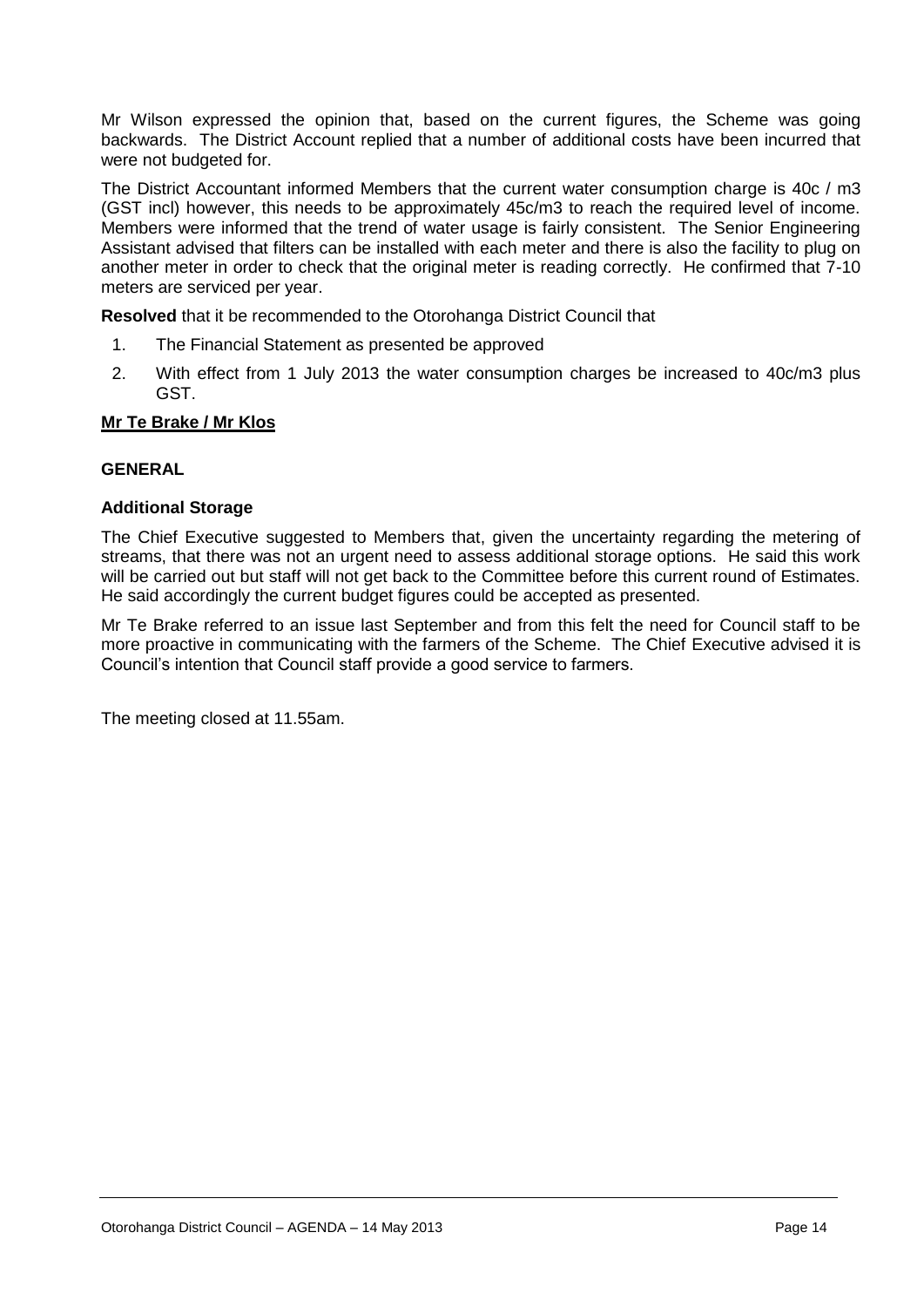# **RANGINUI RURAL WATER SUPPLY COMMITTEE**

# **28 February 2013**

Minutes of a meeting of the Ranginui Rural Water Supply Committee held on Thursday 28 February 2013 in the Council Chambers, Maniapoto Street, Otorohanga commencing at 2.02pm.

# **PRESENT**

Messrs J Bell, W Koberstein, S Rodgers, C Sinton and C Vanner.

# **IN ATTENDANCE**

Cr S Blackler, Messrs D Clibbery (Chief Executive & Engineering Manager), S Mailer (Services Manager), A Pellew (Senior Engineering Assistant (Water), B O'Callaghan (District Accountant), M Kehoe (Water Services Site Operator) and CA Tutty (Governance Supervisor).

The Chief Executive declared the meeting open and welcomed those present.

# **CONFIRMATION OF MINUTES – 5 JULY 2012**

**Resolved** that the minutes of the meeting held 5 July 2012 be received and approved as a true and correct record of that meeting and the recommendations contained therein be adopted.

# **Mr Rodgers / Mr Vanner**

# **MATTERS ARISING**

# **EVALUATION OF SCHEME**

Mr Koberstein queried the current government valuation of the Scheme. The Chief Executive replied that Council obtains a valuation of the Scheme prepared by Quotable Value. The District Accountant undertook to obtain this information prior to the conclusion of the meeting.

# **CATCHMENT SURVEY**

The Services Manager reported that the catchment survey has not been completed as he had decided not to proceed further due to the current uncertainty in respect of Ministry of Health (MoH) legislation on Water Quality. He reported in 2012 the Otorohanga District Council, as well as other Council's throughout NZ, were informed of the MoH proposal to follow a period of consultation leading to the publication of a Drinking Water Standards for NZ that will apply to Rural Water Supplies. He said these Standards are not expected to be published until 2016 therefore he expressed the opinion it was not worthwhile completing the survey until the new Standards have been determined.

Members were informed that a capital budget of \$64,440 that was allocated for the upgrades in 2014/15 has now been re-allocated to 2016/17.

# **SERVICES MANAGERS REPORT**

The Services Manager presented his report. He referred to the Operations/Maintenance account and reported that the expenditure is already \$10,000 over the entire budget for the 2012/13 year. He said this covers maintenance, reticulation and staff input. The Services Manager confirmed that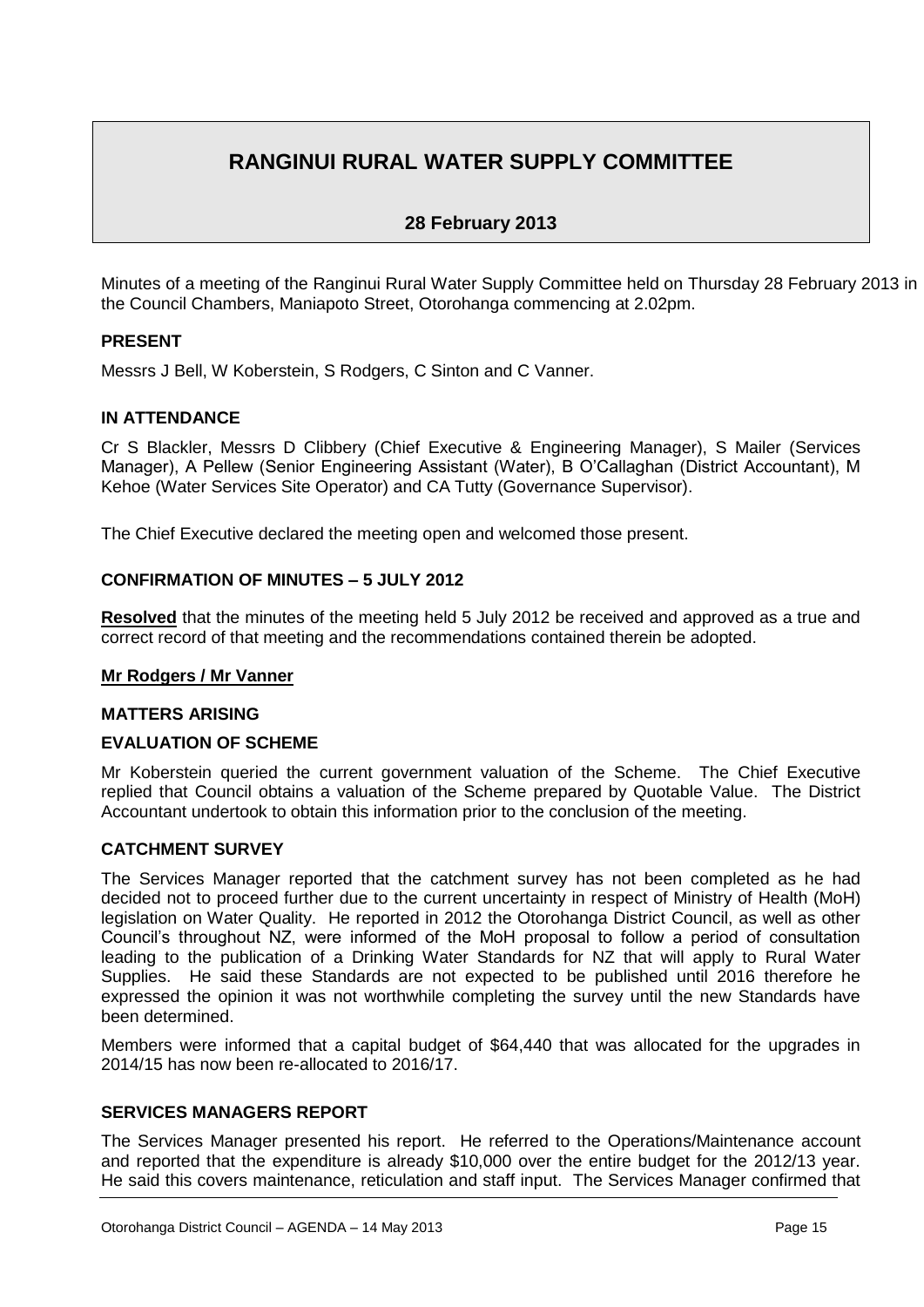the account will be overspent by approximately \$20,000 by the end of this financial year mainly due to additional maintenance costs.

Mr Rodgers referred to plant operations and the installation of a low lift pump and queried why this had not been replaced with a larger pump. The Senior Engineering Assistant (Water) replied that there were two pumps in place, one high head and one low head however, it was a low head pump which had been purchased. He said however, the situation only requires a single pump with work undertaken on the intake. The Services Manager reported that the maintenance budget for the 2012/13 year is \$6,000 however, this figure will be approximately \$20,000.

Mr Bell queried the cost of staff to travel out to the plant. The Site Operator replied a round trip is approximately two hours allowing 35 minutes at the plant. Mr Bell said he understood that the Scheme is charged around \$1,500 a day for three people to visit the plant, including vehicle costs. The Services Manager replied that it is necessary for one staff member to make two visits per week to meet the MoH requirements. Mr Koberstein queried whether the water has to be actually physically tested. Members were informed that if non-compliance is identified then Council would have to test the water once per day for a three day period.

# **MINISTRY OF HEALTH LEGISLATION ON WATER QUALITY**

The Services Manager referred to his earlier advice that it is the intention to delay any upgrade work until 2016, at the earliest.

In reply to Mr Vanner, the Senior Engineering Assistant advised that the plant can produce the maximum amount of water as per the Resource Consent. He said currently the high-lift pump is producing 440m<sup>3</sup>/day and the low-lift pump 600-650m<sup>3</sup>/day. He confirmed that the second part of the adjustment to the water intake is still to be carried out.

**Resolved** that the Services Manager's report be received.

# **Mr Bell / Mr Rodgers**

# **FINANCIAL STATEMENTS & BUDGETS**

The District Accountant presented a Financial Statement identifying the 2011/12 Actual, 2012/13 Estimate and Estimated Actual and Estimates for the 2013/14 to 2022/23.

Mr Rodgers referred to the extra \$17,000 income for 2014/15 and queried whether this is by way of proposed price increases. The Chief Executive referred to the 2012/13 and 2013/14 Estimates and suggested that these were perhaps a little on the low side, a more realistic figure would be around \$75,000.

The District Accountant informed Members that Council charges interest on the actual deficit balance in the account.

# **WATER CHARGES**

The District Accountant advised that the current water charge is 30c/m3 plus GST. Mr Koberstein expressed the opinion that the charge per property of \$1,800 plus GST should be discontinued. Mr Rodgers replied that this makes his situation somewhat shaky and he would question the economics of his property remaining in the scheme should that occur. The Chief Executive informed Members that should they take their own water from the stream then they would have to comply with the Waikato Regional Council rules. He expressed the need for the water charges to be increased to enable the Scheme to continue.

Mr Koberstein moved that the property/meter charge be reduced to \$50 and the Water Usage Rate be increased to 40c/m3 GST incl. This motion lapsed for the want of a seconder.

Mr Rodgers moved that the property/meter charge remain at \$1,800 and the Water Usage Rate be increased to 35/m3 GST excl. This was seconded by Mr Bell. When put the motion was carried.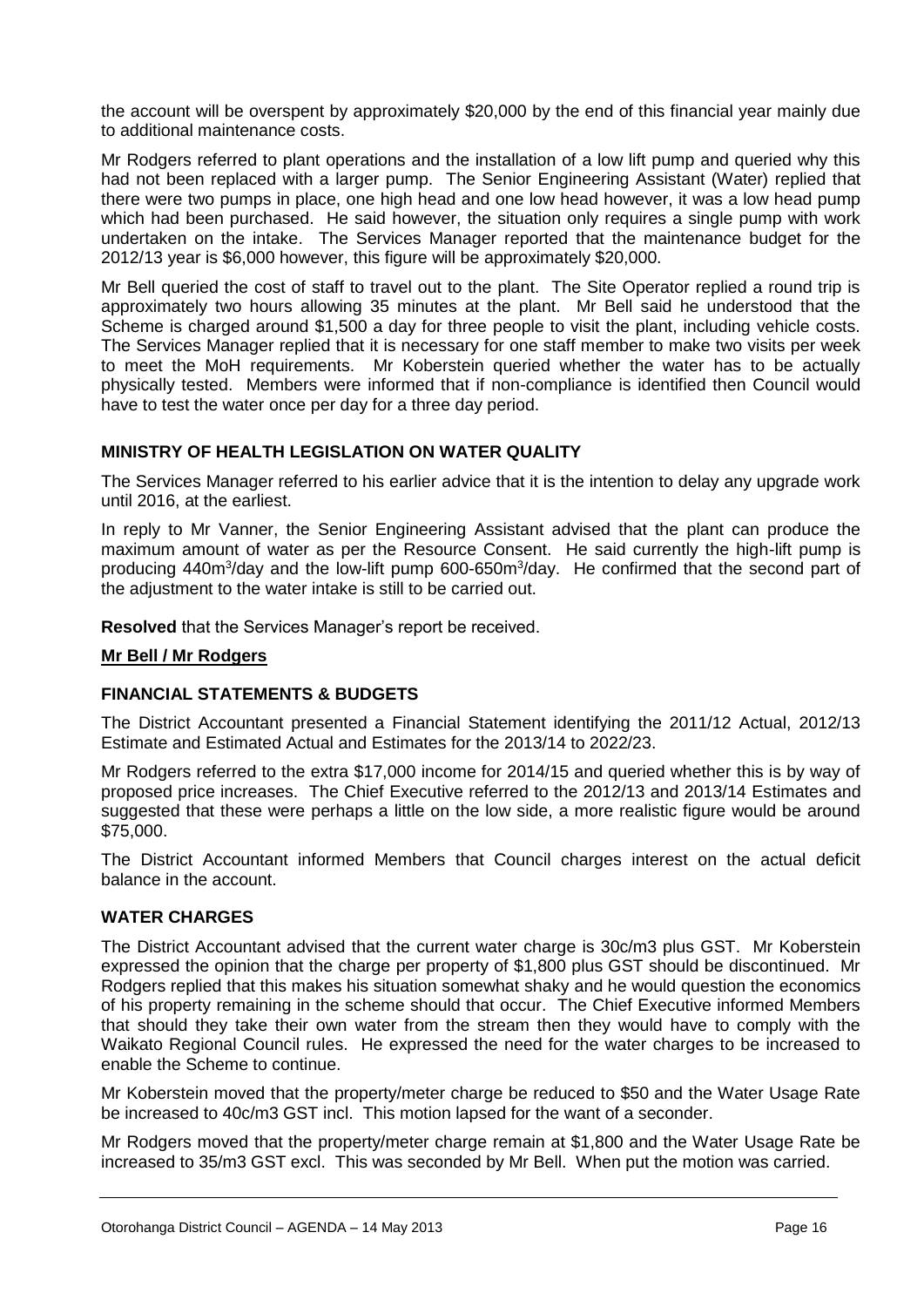Mr Koberstein voted against the motion.

# **GENERAL**

The Chief Executive referred to various action items identified in the minutes of the meeting held on 5 July 2012 and advised that as Council does not know what requirements will be placed on the Scheme, it is difficult to ascertain which it the best option. He said however, for Members to expect additional costs in maintaining the Scheme when any upgrade is carried out.

Mr Vanner queried whether each reservoir should be installed with a heavy filter to avoid the situation such as a ballcock blocking the outlet pipe. The Senior Engineering Assistant replied that staff have only spent what has been budgeted for this current year however, when new inlet and outlet pipes are installed a strainer will also be put in. He said in July 2013 it is proposed to drain the reservoir, install the new valves and place the protection in.

# **VALUATION OF SCHEME ASSETS**

The District Accountant advised that as a 1 July 2011 Council's valuation of the assets of the Scheme is \$1.6M.

Mr Rodgers queried what the process would be if Members wished to wind the Scheme up. The Chief Executive replied that staff would find it difficult to advise a course of action in respect of a potential closure and suggested that outside of this meeting Members meet to provide a direction it may wish to take. He said should there be a decision to wind the Scheme up, then Council staff will provide an analysis of the proposal. The Senior Engineering Assistant suggested Scheme Members might wait until the outcome of the proposed upgrade is known.

Meeting closed at 3.20pm.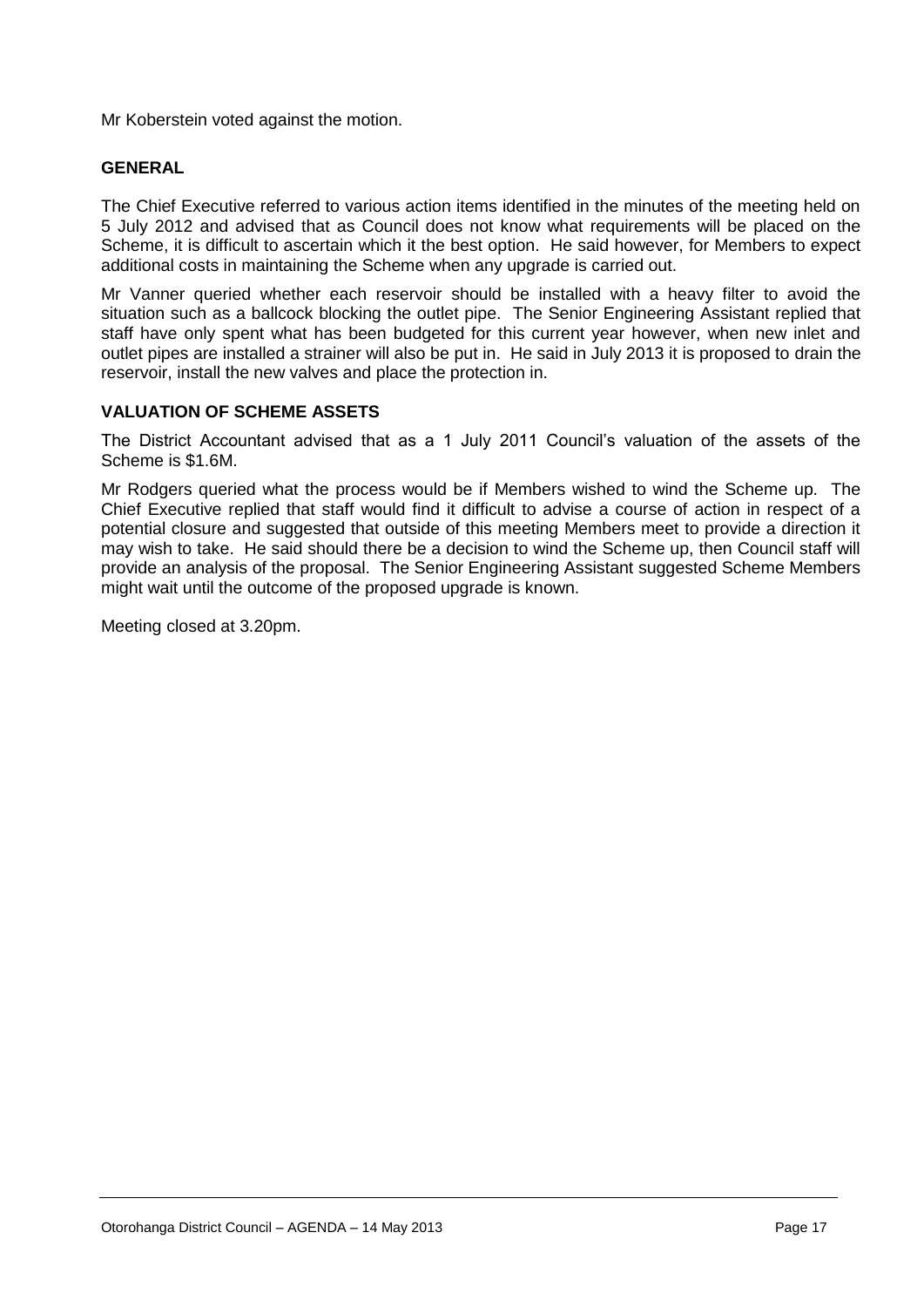# **TIHIROA RURAL WATER SUPPLY COMMITTEE**

# **4 March 2013**

Minutes of a meeting of the Tihiroa Rural Water Supply Committee held in the Council Chambers, Maniapoto Street, Otorohanga, on Monday 4 March 2013, commencing at 2.02pm.

# **PRESENT**

Messrs D Coull (Chairman), P Empson, J Neill, B Collinson-Smith (attended 2.09pm) and Cr M Baxter.

# **IN ATTENDANCE**

Messrs D Clibbery (Chief Executive & Engineering Manager), S Mailer (Services Manager), A Pellew (Senior Engineering Assistant-Water), B O'Callaghan (District Accountant) and CA Tutty (Governance Supervisor).

# **APOLOGY**

An apology was received from Mr A Moir.

The Chair declared the meeting open and welcomed those present.

# **CONFIRMATION OF MINUTES – 23 JULY 2012**

**Resolved** that the minutes of the meeting held on 23 July 2012 be received and approved as a true and correct record of that meeting and the recommendations contained therein be adopted.

# **Mr Neill / Mr Empson**

# **MATTERS ARISING**

Mr Neil reported he would like the Committee to consider in General Business an application to connect to the Scheme.

# **SERVICES MANAGER'S REPORT**

The Services Manager circulated to Members a revised copy of the Services Manager's report.

The Senior Engineering Assistant (Water) advised that the plant was operating well and that good clean water is being supplied. He reported that the high lift pump was operating approximately 15-16 hours per day and the low lift pumps 20 hours per day. The Services Manager said that the Scheme is running hard and that it is back to the one big high lift pump which should result in power savings. He said at the present time, due to the demand, both low lift pumps are running. The Senior Engineering Assistant further advised that one low lift pump is sourcing water through the centre of the pontoon, the other over the side. He said in the near future this will have to be changed. In reply to Mr Empson, the Senior Engineering Assistant advised that these low lift pumps have been operating in this position for the past two years. Mr Coull queried whether there is any other intake designs available. The Senior Engineering Assistant replied that it would be best to retain the suction pump to draw water out of the back of the boat. Mr Collinson-Smith informed Members that a rotating screen off the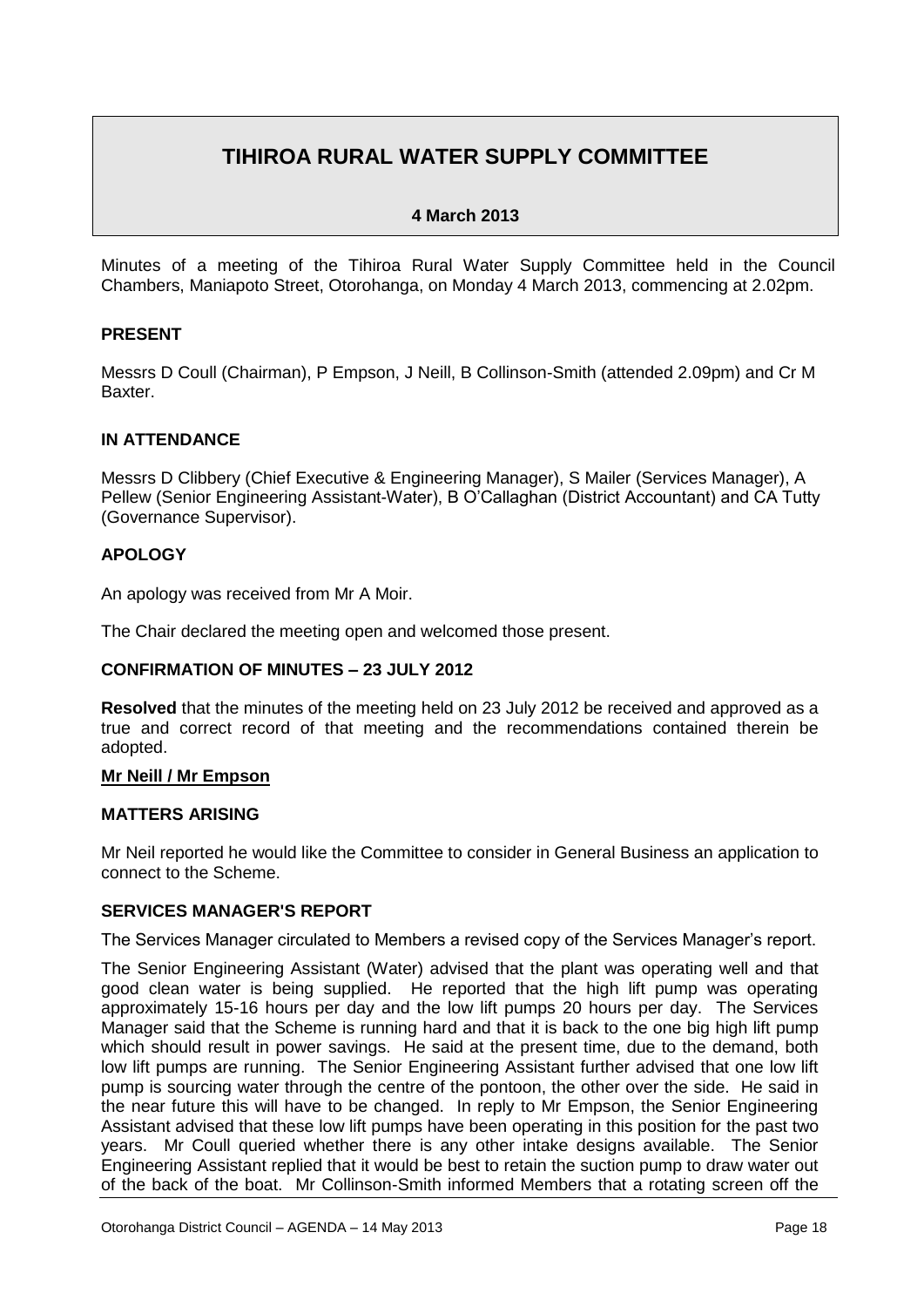back of the boat would be best. In reply to Mr Coull, the Services Manager referred Members to the Asset Management Plans where a sum has been included for a high lift pump with a variable speed drive and also a low lift pump with a variable speed drive.

Members were informed that there is interest in refurbishing the pontoon in 2-3 years time in order to improve its condition.

The Senior Engineering Assistant referred Members to the electrical side of the plant and advised that part of the incoming supply equipment is old and is not working well with the upgraded equipment. He said staff are spending a considerable amount of time sorting this problem out. He said it is necessary to replace some of the old equipment to match that which has been upgraded. The Services Manager referred to the renewal expenditure budget and advised it is proposed to combine three years into the 2014/15 year.

The Services Manager informed Members that to the end of January 2013 there is a \$4000 deficit in the account however, he hoped by the end of the financial year this account would break even but it could possibly contain an over spend of \$4,000.

Mr Collinson-Smith queried whether staff would be able to send consumers a group text when there are outages/water leaks, etc. The District Accountant replied that this is not able to be done at present however, he would take the matter up with Council's IT Department. Members felt that such a text could be forwarded via an ordinary cellphone. The Senior Engineering Assistant suggested that such information as when the reservoir is getting low, could also be sent this way.

With regard to the testing for cryptosporidium at the Otorohanga/Waipa Water Treatment Plant, the Services Manager reported that the Ministry of Health requires 26 samples to be taken of which only 19 have been completed. He said however, all 19 samples indicate that there is no cryptosporidium in the water. He said further samples will be taken during June and July and hopefully these will be negative which will affect the Tihiroa supply. He suggested that Council wait and see the results of the testing from the Waipa River.

# **WATER CONSUMPTION**

Following receipt of the Water Consumption figures to November 2012 Mr Coull expressed the opinion that the Tihiroa Scheme is now one of the best water producing Schemes in the District. The Services Manager reported that mechanical meters are not particularly good however, the Water Services Team have been improving and replacing these as required. Mr Coull stressed the need for staff to keep a record of when the meters are replaced. Members were informed that as maintenance is required filters are installed on the meters.

# **Resolved**

That the Services Manager's report be received.

# **Mr Empson / Mr Neill**

# **FINANCIAL STATEMENTS**

The District Accountant presented the Financial Statements highlighting the 2011/12 Actuals, 2012/13 Estimate & Estimated Actual and Estimates for 2013/14 through to 2022/23. He informed Members that Council now charges interest on overdue balances at the current rate of 6 percent per annum. The District Accountant advised that the Scheme requires another \$5000 in income this financial year to meet the estimated expenditure of \$180,000. Accordingly water needs to be charged out at 75c m3 (GST excl).

Mr Coull reported that since 2008 the expenditure in the account has increased over 30 percent and queried whether a breakdown could be provided identifying the changes in expenditure. He suggested that areas be identified as to where the costs are going to. Following further discussion Members agreed that the Committee meet around late May/early June 2013 to consider cost breakdown information supplied to them prior to the proposed meeting.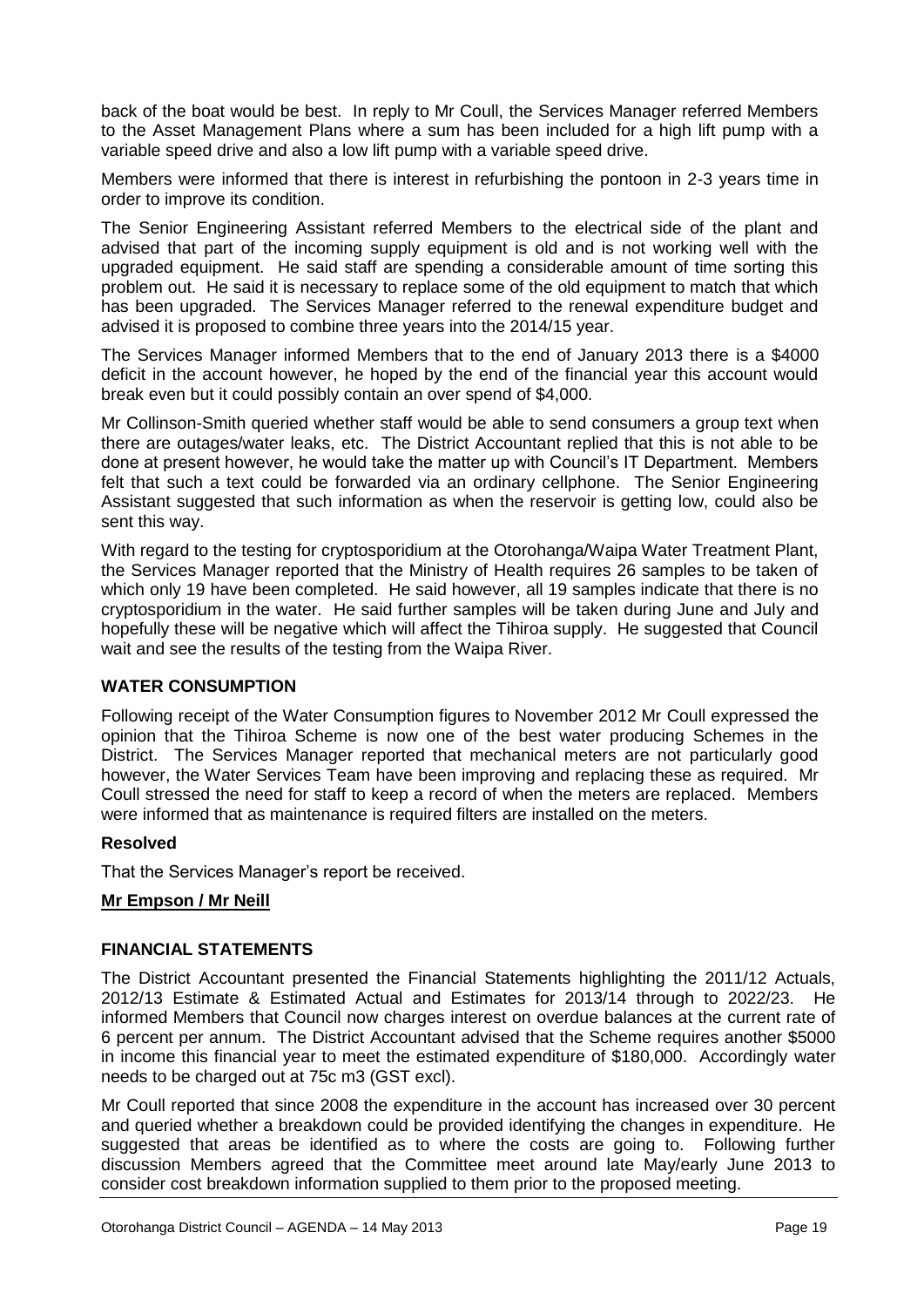Since the closure of this meeting staff have suggested that this meeting be held on Wednesday 8 May 2013. Members were informed that electricity charges have doubled and as the underground services of the Scheme are insured under the LAPP Scheme these charges have also doubled. The Services Manager again confirmed that there is a deficit in the account to date of approximately \$4000. The Chief Executive informed Members that there is a limit to the degree to which Council is prepared to act as a banker for the Scheme. Mr Coull queried whether the funded depreciation could be utilised to reduce the deficit in the account.

# **Resolved**

That it be recommended to the Otorohanga District Council that the Committee use its closing cash as from funded depreciation to reduce any end year balance in the account.

# **Mr Coull / Mr Neill**

# **Resolved**

That the Financial report as presented be received.

## **Mr Coull / Mr Empson**

# **GENERAL**

# **ADDITIONAL CONSUMERS**

Mr Neill queried whether there is room in the Scheme for extra consumers. The Services Manager replied that this is a difficult question to answer however, under the current Resource Consent the Scheme is allowed to take 1500m3 per day. The Senior Engineering Assistant reported that the maximum taken per day so far has been 1209m3. The Chief Executive advised that staff would need to know where it is intended to take the water to. Mr Neill queried whether the Committee would consider such an Application and what the costs would be. The Senior Engineering Assistant advised that an Application would need to be made to the Committee, along with payment of a \$300 fee in order to investigate the Application. Mr Neill was informed that on receipt of this information there would be no obligation on the Applicant to proceed. The Senior Engineering Assistant advised that it would take staff approximately 1.5 weeks to investigate such an application. Members were advised that the Resource Consent for the taking of water has recently been renewed and expires in 2026. Mr Coull felt receipt of such an application would be a positive move and a further commitment for the Scheme. Mr Neil queried whether it would be worth promoting the Scheme, particularly amongst properties in the Te Kawa West area.

# **VARIATION 6**

Mr Coull referred Members to Variation 6, in regards to the use of water for dairy sheds. The Chief Executive advised that should water be taken from the Scheme, then farmers do not have to go through the Conditions of Variations 6, for water already consented for. He said however, it is a different matter if water is being taken from another source. Mr Coull undertook to follow this matter up with the WRC. He said this would give another opportunity to protect the Scheme and encourage its use. Mr Empson said it would be necessary to prove that the water use from the Scheme is for the operation of dairy sheds.

Mr Coull reported that the Stanley farm property will be changing to dairying and accordingly hopefully increase the Schemes usage.

Mr Empson referred to a faulty tap on his supply line and queried whether Council staff would tend to this. He was advised that should the tap be located immediately after the meter then staff will tend to it.

The meeting closed at 3.25pm.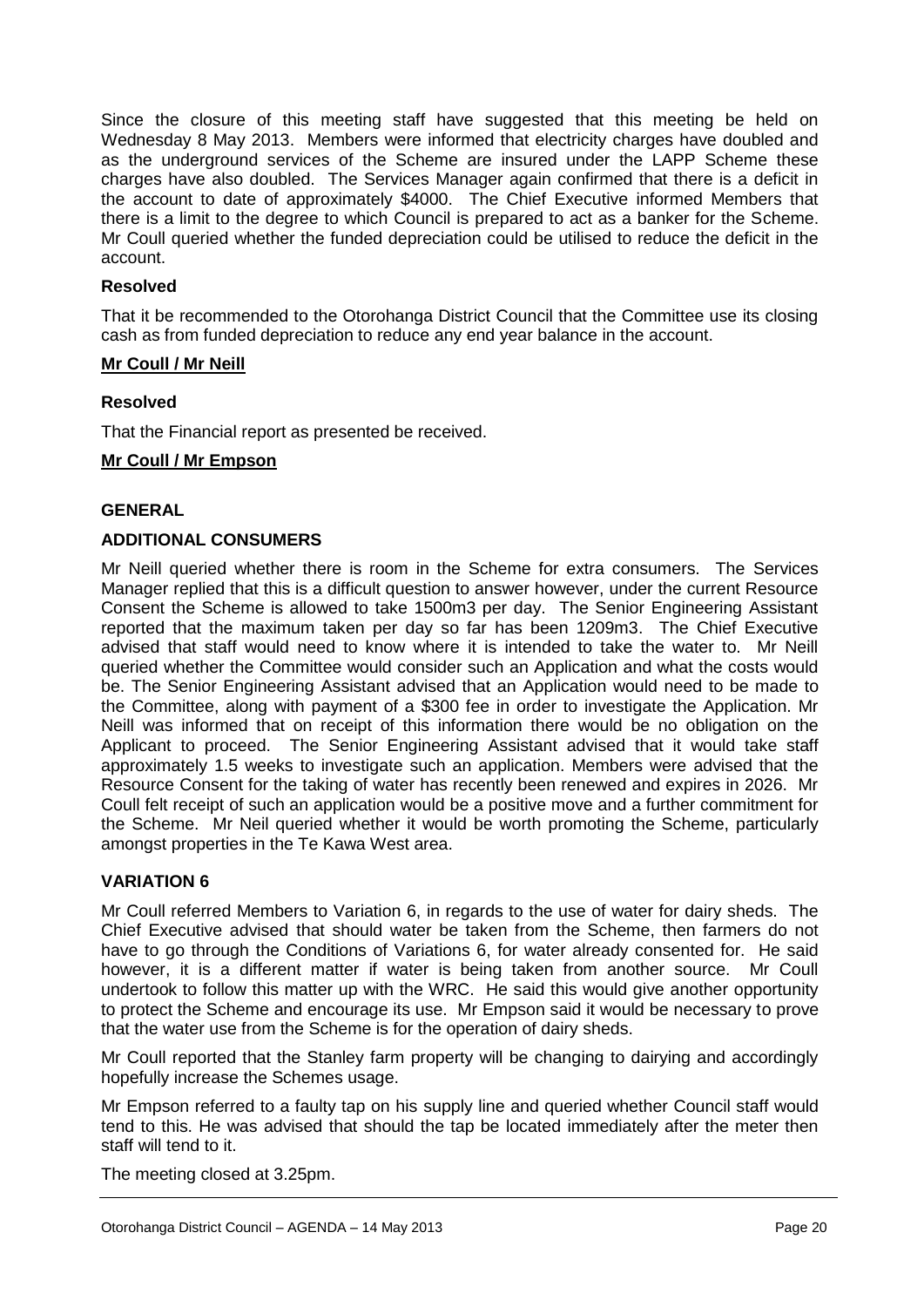# **WAIPA RURAL WATER SUPPLY COMMITTEE**

# **25 February 2013**

Minutes of a meeting of the Waipa Rural Water Supply Committee held in the Council Chambers, Maniapoto Street, Otorohanga on Monday 25 February 2013, commencing at 10.30am.

# **PRESENT**

Messrs TM Wall (Chair), A Hogg, C Murphy, N Muller, C Foote and Cr R Johnson.

# **IN ATTENDENCE**

Messrs D Clibbery (Engineering Manager), S Mailer (Services Manager), B O'Callaghan (District Accountant) and CA Tutty (Governance Supervisor).

# **APOLOGY**

**Resolved** that the apology received from Mr B Knutson be sustained.

# **Cr Johnson / Mr Muller**

The Chair declared the meeting open and welcomed those present.

# **CONFIRMATION OF MINUTES – 1 February 2012**

**Resolved** that the minutes of the meeting held 1 February 2012 be received as a true and correct record of that meeting, and the recommendations contained therein be adopted.

# **Mr Murphy / Mr Muller**

# **MATTERS ARISING**

# **Otewa Road Supply**

Mr Foote reported that due to a combination of improvements such as the increase in capacity and volume of storage, the water flow, although still not 100 per cent ideal, is more manageable. He said that the water flow at high demand periods is still non-existent especially more towards the afternoons. Mr Foote further reported that with an increase in the pipe size into the tank and the restrictor removed, the water is flowing a lot faster. He advised that the use of the booster pump did not appear to have achieved a lot. The Services Manager replied he understood that was the case.

The Services Manager informed Members that due to the current high demand for water there are times in the afternoon when the Waipa feed off the Water Treatment Plant is switched off in order to maintain a satisfactory level for the Community. He said a water restriction notice will be advertised very soon in an effort to reduce the public's use of water. The Services Manager advised that staff are aware of the farmers milking times and endeavour to work around these to maintain water flow.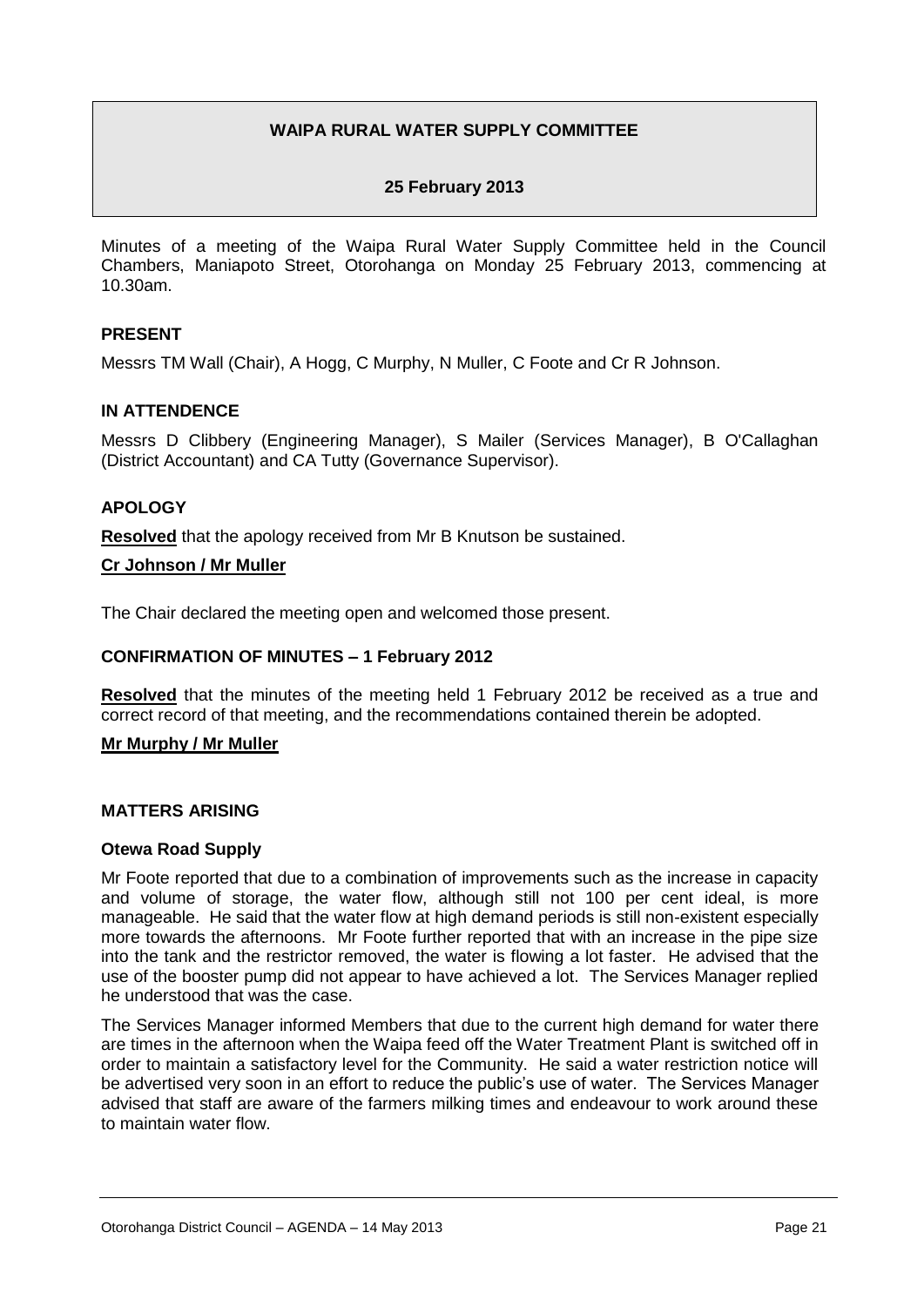Mr Murphy queried, in relation to the supply of water to Mr Foote's property, whether altitude readings have been taken. The Services Manager advised they had not been. Mr Foote expressed the opinion that the altitude appears to be a factor in the supply of water to his property. Mr Foote said the ability to address water level problems earlier allows time to source out other solutions. He said he does have other options available.

# **SERVICES MANAGER'S REPORT**

The Services Manager presented his report on matters relating to the supply. He said there is the expectation that there will be no exceeding the budget as at the end of this current financial year. He advised that the Stage 1 Upgrade is near completion and will be electronically connected and commissioned later this week.

# **Water Consumption**

With reference to the water consumption readings, the Services Manager reported that water consumption during the winter period remains static however, it is 'up and down' during the summer months.

Mr Foote referred to the Ministry of Health's contribution to the Stage 1 Upgrade and queried whether this figure is guaranteed. The Services Manager replied that it was and that Council had signed an Agreement with the MoH. He advised that should the work be completed as per the Agreement, then there should be no problem.

The Services Manager referred to the Stage 2 Upgrade and said this is dependent on the level of cryptosporidium. He advised that some sampling has been missed however, these will be completed this coming year and utilised along with information from the turbidity meters. He said the samples have shown no level of cryptosporidium in the water and should this continue a very minor upgrade may be required. The Services Manager advised that the sampling will continue until the end of 2013 with an application being made for subsidy to the Ministry of Health around February 2014.

Cr Johnson referred to the period around 2008 when the water consumption level dropped and questioned whether there was a reason for this. The Engineering Manager advised that it is very common to have large fluctuations on annual figures. He said other consumers may have found other sources of water which Council is not aware of. The Chair reported that one or two farming properties have ceased milking cows however, issues such as water leaks, water meters being changed and the weather does have a huge impact on these figures.

# **FINANCIAL STATEMENTS & BUDGETS**

The District Accountant presented the Financial Statements identifying the 2011/12 Actual, 2012/13 Estimate and Estimated Actual and Estimates from 2013/14 through to 2022/23.

The District Accountant advised that the figures included in the proposed upgrade of the Water Treatment Station are based on the worst case scenario however, should the results be good then there will be cost savings. He said the funding for the proposed upgrade is predicted for the 2014/15 year.

Mr Foote referred to the income from the Scheme and whether this should be increased. He queried whether this is based on volumes or an increase in the water charges. The District Accountant referred to the 2014/15 year and advised that the 'end figure' gets adjusted to offset the increase in the operating costs. He suggested that a small increase could be implemented this year then the increases staggered should the upgrade take place.

With regard to the proposed pipe renewal and reservoir liner renewal, Mr Muller was advised that this is included in the budget as programmed maintenance. Mr Murphy reported that the pipes were installed in 1988 and he understood these had a 50 year life expectancy. He queried whether there were other pipes which Scheme Members were not aware of. The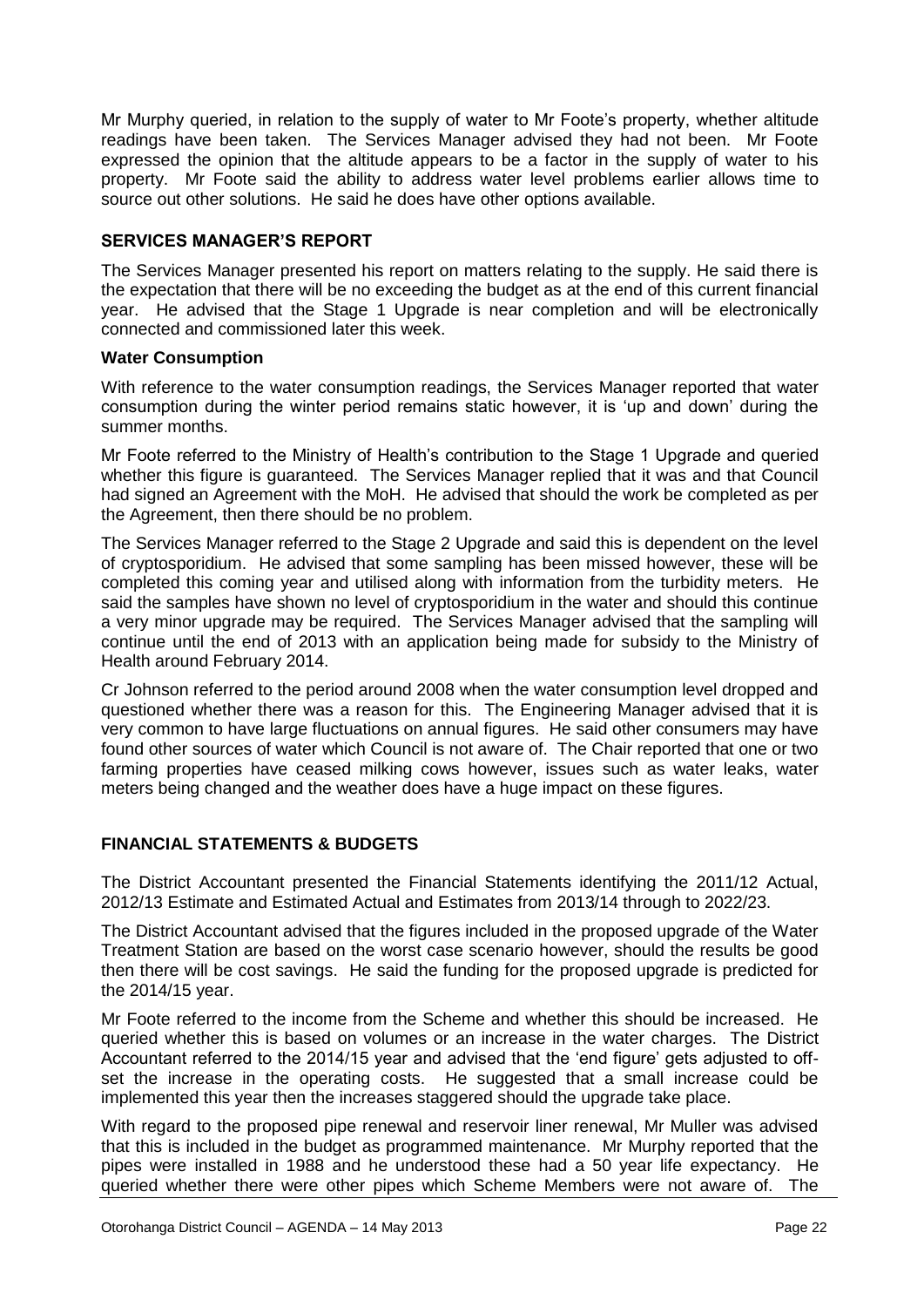Engineering Manager advised that at this point in time there is no evidence to suggest that any section of pipe requires replacing and should be good for at least another 10–20 years. He said some renewal costs have been indicated just in case some pipe replacement is required. The Services Manager reported that the matter will be looked at closer to the time to ascertain whether the proposed work could be delayed further.

Members were informed that Council pays 2.5 per cent interest on any surplus in the Water Supply account and accordingly should the account go into deficit 6 per cent interest is currently charged. The Engineering Manager advised that at some stage it will be necessary to increase the water charges however, there is the option to stagger these over a period of time. Mr Murphy stressed that any proposed increases need to be placed in Council's Newsletter verifying the reasons for these. Members felt that perhaps the water charges could be reviewed in six month's time as water usage may lift.

# **Resolved** that:

- 1. It be recommended to the Otorohanga District Council that the Financial Statement as presented, be approved,
- 2. The Water Consumption Rate remain at 58c /m3 (GST inclusive) for the 2013/14 year.

# **Mr Muller / Cr Johnson**

# **GENERAL**

Mr Muller queried what the 'Variation 6' is costing Council. The Services Manager replied that this Variation does not affect public water supplies. The Engineering Manager advised that under Variation 6 the water allocation has had an effect on Council however, he said they are assuming that Council is not wasting the water. Mr Murphy expressed concern at the restrictions that are placed on farms by the Regional Council and said the District is very fortunate to have relatively clean water and which is under allocated. Mr Murphy requested staff 'flag' any issues that may arise, in particular to on-going expenses outside the farmers control. The Services Manager confirmed that Council's water take is quite a bit below what Council is allowed to take under the Resource Consent.

The meeting closed at 11.25am.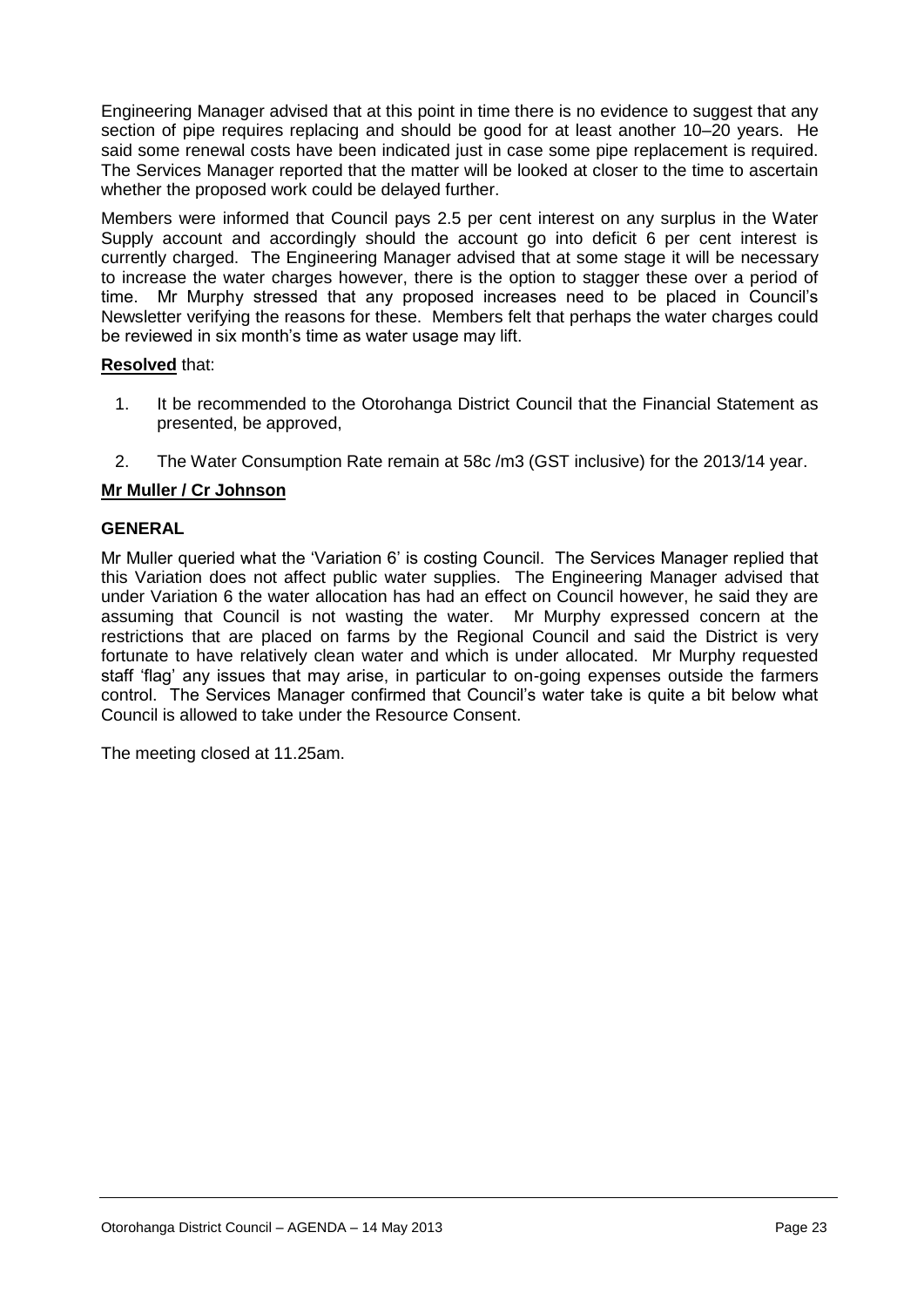| ltem 351 | <b>ROAD LEGALISATION PART PEKANUI ROAD SO 451501</b> |
|----------|------------------------------------------------------|
|          |                                                      |

**To: His Worship the Mayor and Councillors Otorohanga District Council**

**From: Engineering Manager**

**Date: 14 May 2013**

# **Relevant Community Outcomes**

Manage the natural and physical environment in a sustainable manner

# **Executive Summary**

Council has documents requiring consent to legalising of part of Pekanui Road being from Scott Road for a length of 800 metres up the road.

Property owners involved are:

LF & BC Frazerhurst MK & SE Bethell KP Ormsby and Others IM & MR Balks

The consent relates to land to be acquired for road and road to be stopped and vested in adjoining properties.

# **Staff Recommendation**

It is recommended that:

- 1. The Otorohanga District Council hereby consents to the Minister of Land Information declaring:
	- a. Pursuant to Sec 114 of the Public Works Act 1981 the land described in the **First Schedule** below being declared road and vested in the Otorohanga District Council.
	- b. Pursuant to Sec 116 and 117 of the Public Works Act 1981 the land described in the **Second Schedule** below being stopped and vested in the adjoining properties by way of amalgamation with the titles listed and being subject to existing mortgages recorded on the titles.

# *South Auckland Land District – Otorohanga District*

| First Schedule - Land to be Declared Road |                 |                      |                             |  |
|-------------------------------------------|-----------------|----------------------|-----------------------------|--|
| Area                                      | Description     | Title                | Owners                      |  |
| 294m <sup>2</sup>                         | Sec 3 SO 451501 | CFR 385157           | <b>KP Ormsby and Others</b> |  |
| 132m <sup>2</sup>                         | Sec 5 SO 451501 | CFR 312079           | <b>EM &amp; MR Balks</b>    |  |
| 314m <sup>2</sup>                         | Sec 8 SO 451501 | CFR 312079           | EM & MR Balks               |  |
| 198m <sup>2</sup>                         | Sec 6 SO 451501 | <b>CFR SA65C/539</b> | MK & SE Bethall             |  |

**Second Shedule** – *Road to be Stopped and Vested by Amalgamation in Adjoining Properties*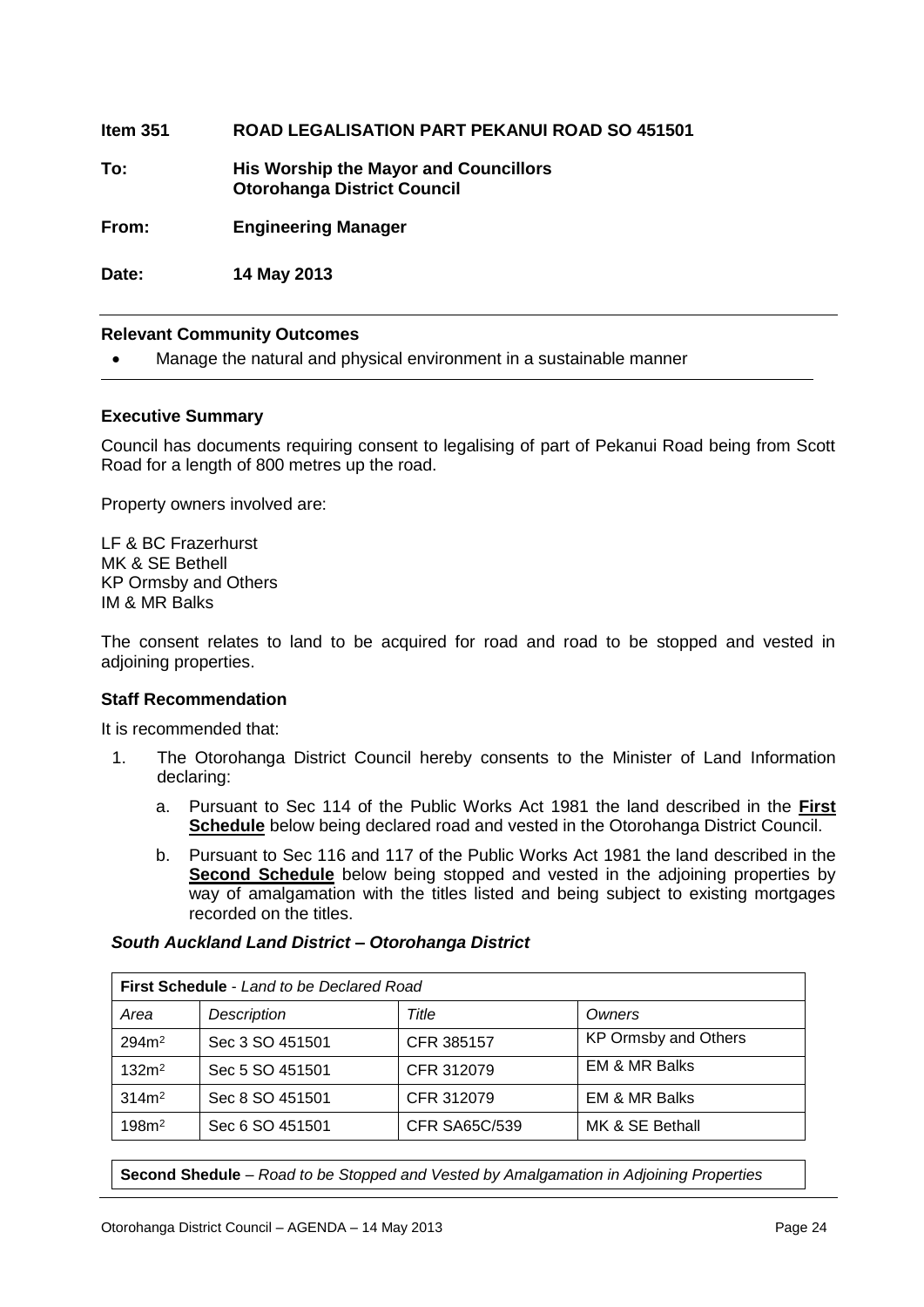| Area               | Description     | Title                | Owners                   |
|--------------------|-----------------|----------------------|--------------------------|
| 1375m <sup>2</sup> | Sec 1 SO 451501 | CFR 103754           | LF & BC Frazerhurst      |
| $420m^2$           | Sec 2 SO 451501 | CFR 103754           | LF & BC Frazerhurst      |
| 597m <sup>2</sup>  | Sec 4 SO 451501 | <b>CFR SA65C/539</b> | MK & SE Bethall          |
| 530 <sup>m²</sup>  | Sec 9 SO 451501 | CFR SA65C/539        | MK & SE Bethall          |
| 446m <sup>2</sup>  | Sec 7 SO 451501 | CFR 312079           | <b>EM &amp; MR Balks</b> |

2. The Mayor and Chief Executive of Otorohanga District Council be authorised to sign and seal any documentation necessary to legalise plan SO 451501.

# **Report Discussion**

These legal actions are to put in place adjustments made to Pekanui Road in the 1960s which resulted in the road being constructed on private property at different locations. Consultation has been undertaken with the property owners.

# EM & MR Balks

This property has two areas of land loss totalling 446m<sup>2</sup>. This is compensated for by an area of road to be stopped having an equal area of 446m<sup>2</sup>. There is no change to the position of the roadside fences and no compensation is payable.

# MK & SE Bethell

This property has an areas loss of 198 $m<sup>2</sup>$  and two areas of land gain totalling 1127 $m<sup>2</sup>$ . There is no change to the roadside fences and no payments are to be made for the change of boundaries.

# LF & BC Frazerhurst

As part of the survey two areas of legal road that are not required for road or future road widening have been surveyed and will be stopped and transferred to Frazerhursts on condition of amalgamation with their adjoining land title. The area is  $1795<sup>m²</sup>$  and the Frazerhursts have agreed to pay the Council \$3,000.00 (plus GST) for the land which has always been occupied by this property.

# KP Ormsby and Others

This property has a small area loss of 294 $m<sup>2</sup>$  and is part of a 1/6<sup>th</sup> ownership of the adjoining land. There are no changes to the road fence and this legalises an old existing situation.

As is standard practice, Council is meeting all survey and legal costs associated with the road legalisation along this section of Pekanui Road.

**Dave Clibbery ENGINEERING MANAGER**

# **Attachments**

b. SO 451501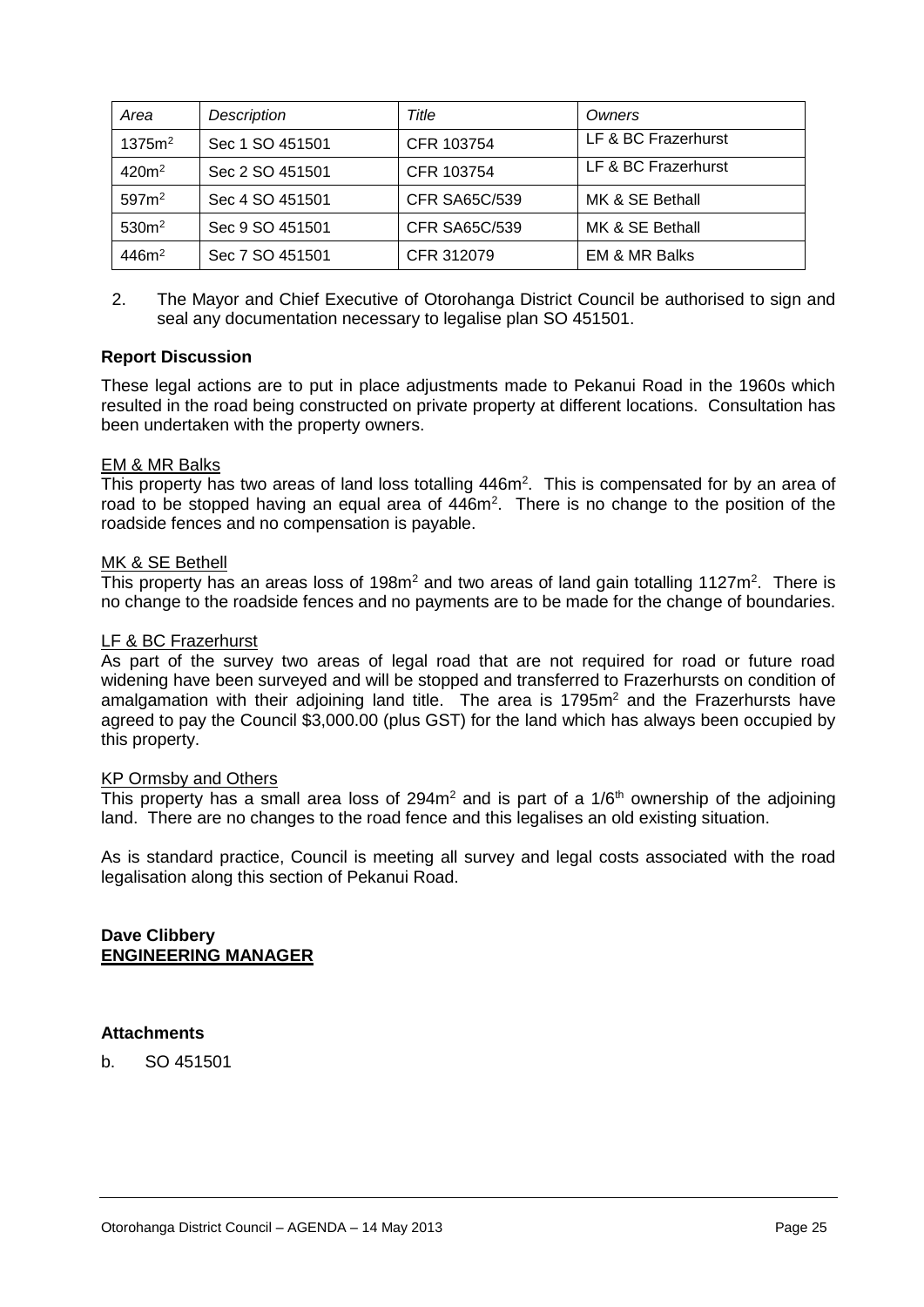



# **Title Plan - SO 451501**

| <b>Survey Number</b>                | SO 451501                                                                                                                                                                                                                                                                                                                                                                                     |                                 |                        |                     |
|-------------------------------------|-----------------------------------------------------------------------------------------------------------------------------------------------------------------------------------------------------------------------------------------------------------------------------------------------------------------------------------------------------------------------------------------------|---------------------------------|------------------------|---------------------|
| <b>Surveyor Reference</b>           | Pekanui Road Legalisation.nzt                                                                                                                                                                                                                                                                                                                                                                 |                                 |                        |                     |
| Surveyor<br>Peter Thomas Cotter     |                                                                                                                                                                                                                                                                                                                                                                                               |                                 |                        |                     |
| <b>Survey Firm</b>                  | Otorohanga District Council                                                                                                                                                                                                                                                                                                                                                                   |                                 |                        |                     |
|                                     | Surveyor Declaration 1 Peter Thomas Cotter, being a licensed cadastral surveyor, certify that:<br>(a) this dataset provided by me and its related survey are accurate, correct and in accordance with the<br>Cadastral Survey Act 2002 and the Rules for Cadastral Survey 2010, and<br>(b)the survey was undertaken by me or under my personal direction.<br>Declared on 17 Jan 2013 02:11 PM |                                 |                        |                     |
| <b>Survey Details</b>               |                                                                                                                                                                                                                                                                                                                                                                                               |                                 |                        |                     |
|                                     | Dataset Description Sections 1 - 13 SO 451501                                                                                                                                                                                                                                                                                                                                                 |                                 |                        |                     |
| <b>Status</b>                       | Approved as to Survey                                                                                                                                                                                                                                                                                                                                                                         |                                 |                        |                     |
| <b>Land District</b>                | South Auckland                                                                                                                                                                                                                                                                                                                                                                                | <b>Survey Class</b>             | Class B                |                     |
| <b>Submitted Date</b>               | 17/01/2013                                                                                                                                                                                                                                                                                                                                                                                    | Survey Approval Date 18/01/2013 |                        |                     |
|                                     |                                                                                                                                                                                                                                                                                                                                                                                               | <b>Deposit Date</b>             |                        |                     |
| Territorial Authorities             |                                                                                                                                                                                                                                                                                                                                                                                               |                                 |                        |                     |
| Otorohanga District                 |                                                                                                                                                                                                                                                                                                                                                                                               |                                 |                        |                     |
| <b>Comprised In</b>                 |                                                                                                                                                                                                                                                                                                                                                                                               |                                 |                        |                     |
| CT SA65C/539                        |                                                                                                                                                                                                                                                                                                                                                                                               |                                 |                        |                     |
| CT 312079                           |                                                                                                                                                                                                                                                                                                                                                                                               |                                 |                        |                     |
| CT 395157                           |                                                                                                                                                                                                                                                                                                                                                                                               |                                 |                        |                     |
| CT 395158                           |                                                                                                                                                                                                                                                                                                                                                                                               |                                 |                        |                     |
| CT 395159                           |                                                                                                                                                                                                                                                                                                                                                                                               |                                 |                        |                     |
| CT 395160                           |                                                                                                                                                                                                                                                                                                                                                                                               |                                 |                        |                     |
| CT 395161                           |                                                                                                                                                                                                                                                                                                                                                                                               |                                 |                        |                     |
| CT 395162                           |                                                                                                                                                                                                                                                                                                                                                                                               |                                 |                        |                     |
| <b>Created Parcels</b>              |                                                                                                                                                                                                                                                                                                                                                                                               |                                 |                        |                     |
| Parcels                             |                                                                                                                                                                                                                                                                                                                                                                                               | Parcel Intent                   | Area                   | <b>CT</b> Reference |
| Section 1 Survey Office Plan 451501 |                                                                                                                                                                                                                                                                                                                                                                                               | Legalisation                    | 0.1375 Ha              |                     |
| Section 2 Survey Office Plan 451501 |                                                                                                                                                                                                                                                                                                                                                                                               | Legalisation                    | 0.0420 Ha              |                     |
| Section 3 Survey Office Plan 451501 |                                                                                                                                                                                                                                                                                                                                                                                               | Legalisation                    | 0.0294 Ha              |                     |
| Section 4 Survey Office Plan 451501 |                                                                                                                                                                                                                                                                                                                                                                                               | Legalisation                    | 0.05971fa              |                     |
| Section 5 Survey Office Plan 451501 |                                                                                                                                                                                                                                                                                                                                                                                               | Legalisation                    | 0.0132 Ha              |                     |
| Section 6 Survey Office Plan 451501 |                                                                                                                                                                                                                                                                                                                                                                                               | Legalisation                    | 0.0198 Ha<br>0.0446 Ha |                     |
| Section 7 Survey Office Plan 451501 |                                                                                                                                                                                                                                                                                                                                                                                               | Legalisation                    | $0.0314$ Ha            |                     |
| Section 8 Survey Office Plan 451501 |                                                                                                                                                                                                                                                                                                                                                                                               | Legalisation<br>Legalisation    | 0.0530 Ha              |                     |
| Section 9 Survey Office Plan 451501 |                                                                                                                                                                                                                                                                                                                                                                                               |                                 |                        |                     |
| SD 451501 - Title Plan              |                                                                                                                                                                                                                                                                                                                                                                                               | Generated on 18/01/2013 06:13am |                        | Page 1 of 15        |

l.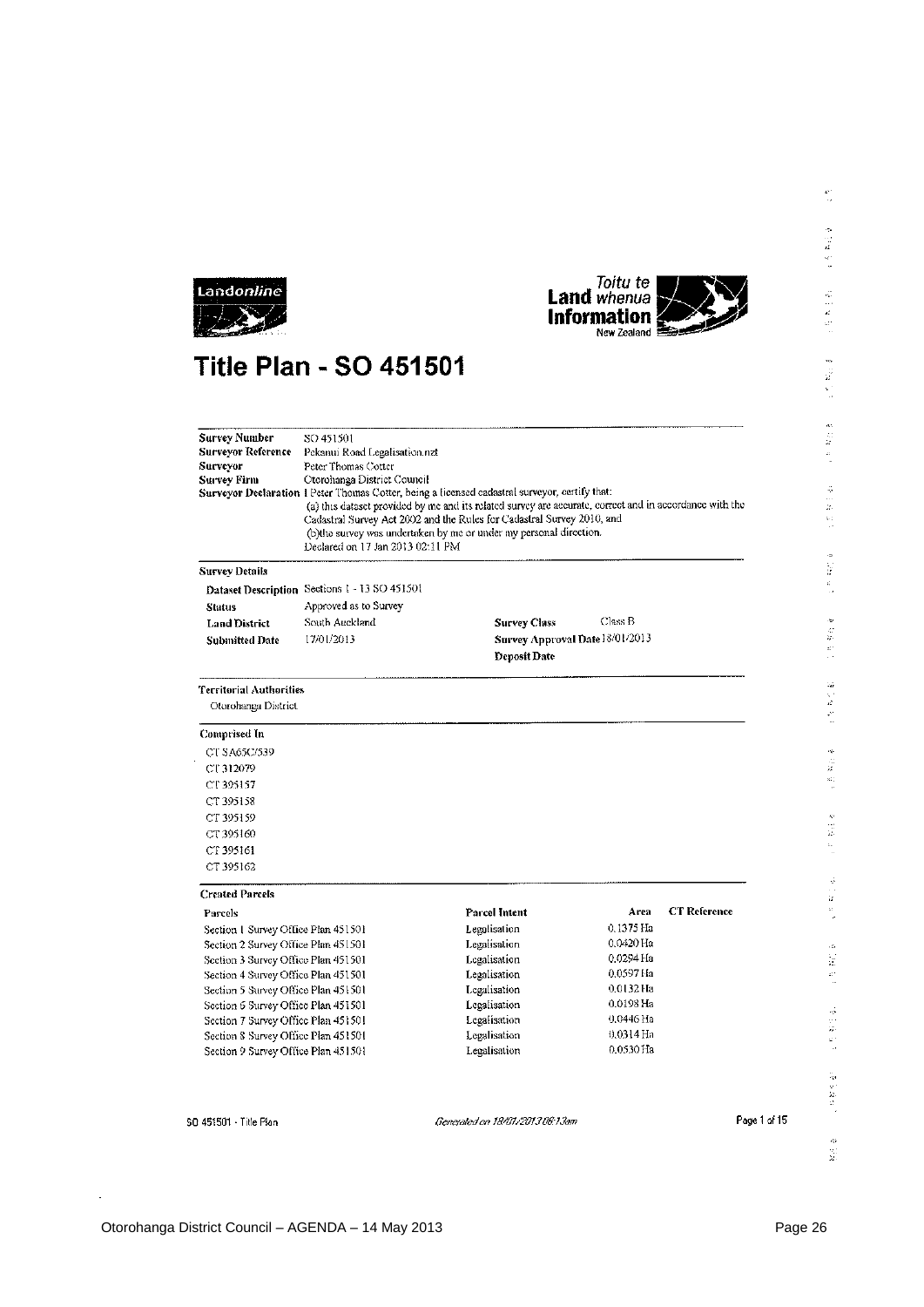



# **Title Plan - SO 451501**

| <b>Created Parcels</b>               |                  |            |                     |
|--------------------------------------|------------------|------------|---------------------|
| <b>Parcels</b>                       | Parcel Intent    | Area       | <b>CT</b> Reference |
| Section 10 Survey Office Plan 451501 | Fee Simple Title | 4.0151 Ha  |                     |
| Section 11 Survey Office Plan 451501 | Fee Simple Title | 3.6526 Ha  |                     |
| Section 12 Survey Office Plan 451501 | Fee Simple Title | 33.2002 Ha |                     |
| Section 13 Survey Office Plan 451501 | Fee Simple Title | 9.0425 Hn  |                     |
| Area A Survey Office Plan 451501     | Easement         |            |                     |
| Area B Survey Office Plan 451501     | Easement         |            |                     |
| Area C Survey Office Plan 451501     | Easement         |            |                     |
| Area D Survey Office Plan 451501     | Easement         |            |                     |
| Area E Survey Office Plan 451501     | Easement         |            |                     |
| Area F Survey Office Plan 451501     | Easement         |            |                     |
| Area G Survey Office Plan 451501     | Easement         |            |                     |
| Area H Survey Office Plan 451501     | Easement         |            |                     |
| Area I Survey Office Plan 451501     | Easement         |            |                     |
| Area J Survey Office Plan 451501     | Easement         |            |                     |
|                                      | Road             |            |                     |
| <b>Total Area</b>                    |                  | 50.3410 Ha |                     |
|                                      |                  |            |                     |
|                                      |                  |            |                     |
|                                      |                  |            |                     |
|                                      |                  |            |                     |
|                                      |                  |            |                     |
|                                      |                  |            |                     |
|                                      |                  |            |                     |
|                                      |                  |            |                     |
|                                      |                  |            |                     |

 $\frac{d^2}{d}$ 

 $\frac{1}{2} \sum_{i=1}^n \frac{1}{2} \sum_{j=1}^n \frac{1}{2} \sum_{j=1}^n \frac{1}{2} \sum_{j=1}^n \frac{1}{2} \sum_{j=1}^n \frac{1}{2} \sum_{j=1}^n \frac{1}{2} \sum_{j=1}^n \frac{1}{2} \sum_{j=1}^n \frac{1}{2} \sum_{j=1}^n \frac{1}{2} \sum_{j=1}^n \frac{1}{2} \sum_{j=1}^n \frac{1}{2} \sum_{j=1}^n \frac{1}{2} \sum_{j=1}^n \frac{1}{2} \sum_{j=$ 

 $\mathcal{L} \subseteq \mathcal{M} \subseteq \mathcal{R}$ 

 $\frac{d\phi}{dt} = \frac{d\phi}{dt}$  $\frac{1}{\sqrt{2}}$ 

 $\begin{bmatrix} 1 & 0 \\ 0 & 1 \\ 0 & 0 \end{bmatrix}$ Ĵ,

 $\frac{1}{2}$  $\frac{\mu}{\mu}$ 

 $\mathbb{F}_2 \times \mathbb{R}$  is  $\mathbb{F}_2$ 

 $\begin{array}{ccc}\n\mathbf{w} & \mathbf{w} & \mathbf{w} \\
\mathbf{w} & \mathbf{w} & \mathbf{w} \\
\mathbf{w} & \mathbf{w} & \mathbf{w}\n\end{array}$ 

 $\frac{1}{2}$  $\begin{bmatrix} 2 \\ 2 \\ 3 \end{bmatrix}$ 

医器头

 $\label{eq:2.1} \frac{1}{2} \left( \begin{array}{cc} \frac{1}{2} & \frac{1}{2} \\ \frac{1}{2} & \frac{1}{2} \\ \frac{1}{2} & \frac{1}{2} \end{array} \right)$ 

 $\begin{aligned} \mathbf{1}_{\mathbf{1}}\mathbf{1}_{\mathbf{2}}\mathbf{1}_{\mathbf{3}}\mathbf{1}_{\mathbf{4}}\mathbf{1}_{\mathbf{5}}\mathbf{1}_{\mathbf{6}}\mathbf{1}_{\mathbf{7}}\mathbf{1}_{\mathbf{8}}\mathbf{1}_{\mathbf{9}}\mathbf{1}_{\mathbf{1}}\mathbf{1}_{\mathbf{1}}\mathbf{1}_{\mathbf{1}}\mathbf{1}_{\mathbf{1}}\mathbf{1}_{\mathbf{1}}\mathbf{1}_{\mathbf{1}}\mathbf{1}_{\mathbf{1}}\mathbf{1}_{\mathbf{1}}\mathbf{1}_{\mathbf{1$ 

 $\frac{1}{2}$  ,  $\frac{1}{2}$  ,  $\frac{1}{2}$  ,  $\frac{1}{2}$ 

 $\begin{array}{c} 1.0 \\ 0.1 \\ 0.1 \\ 0.1 \end{array}$ 

 $\frac{\partial}{\partial t}$ 

50 451501 Title Plan

Generated on 19/01/2013 08:13am

Page 2 of 15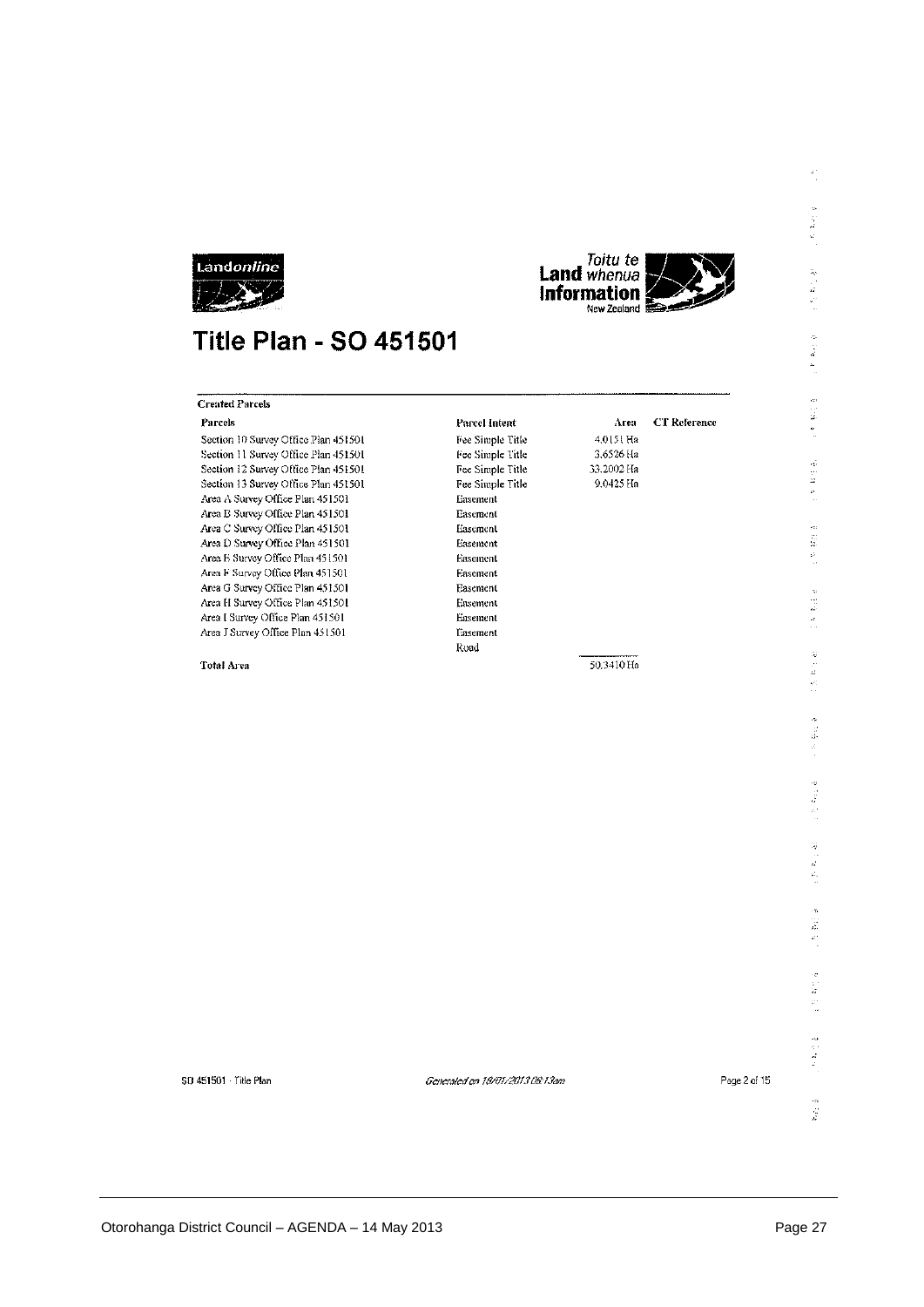

 $\frac{\partial f}{\partial x}$  $\epsilon$  is first  $\delta$  $\frac{d\mu}{d\mu}=\frac{d\mu}{d\mu}=\frac{d\mu}{d\mu},$ 三月 朝廷 真 医生物 医子宫  $\begin{array}{ccc} & 0 & 0 & 0 \\ & 0 & 0 & 0 \\ & 0 & 0 & 0 \\ & 0 & 0 & 0 \\ & 0 & 0 & 0 \\ & 0 & 0 & 0 \\ & 0 & 0 & 0 \\ & 0 & 0 & 0 \\ & 0 & 0 & 0 \\ & 0 & 0 & 0 \\ & 0 & 0 & 0 \\ & 0 & 0 & 0 \\ & 0 & 0 & 0 & 0 \\ & 0 & 0 & 0 & 0 \\ & 0 & 0 & 0 & 0 \\ & 0 & 0 & 0 & 0 & 0 \\ & 0 & 0 & 0 & 0 & 0 \\ & 0 & 0 & 0 & 0 & 0 \\ & 0 & 0$  $\frac{1}{2}$  in Fig. 4 一、 电容量计  $\begin{bmatrix} 1 & 0 & 0 \\ 0 & 0 & 0 \\ 0 & 0 & 0 \end{bmatrix}$  $\pm 2$  B-H  $\pm$  $\begin{bmatrix} 0 \\ 0 \\ 0 \\ 0 \end{bmatrix}$ 高兴病院  $\begin{bmatrix} 1 & 1 & 1 \\ 0 & 1 & 1 \\ 0 & 0 & 1 \end{bmatrix} \begin{bmatrix} 1 \\ 0 \\ 1 \end{bmatrix}$ 中国联合会 4. 热热性病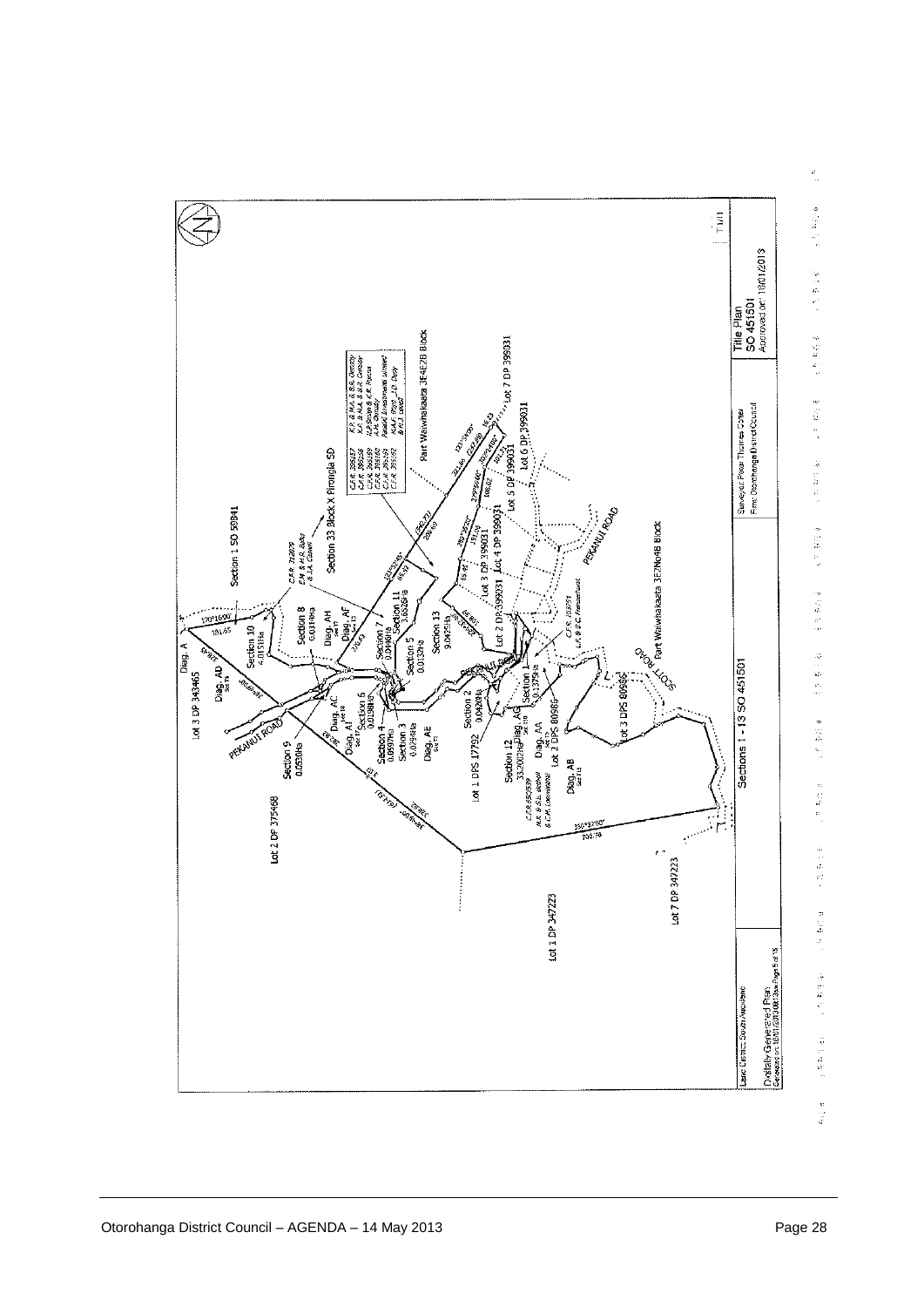

¢,